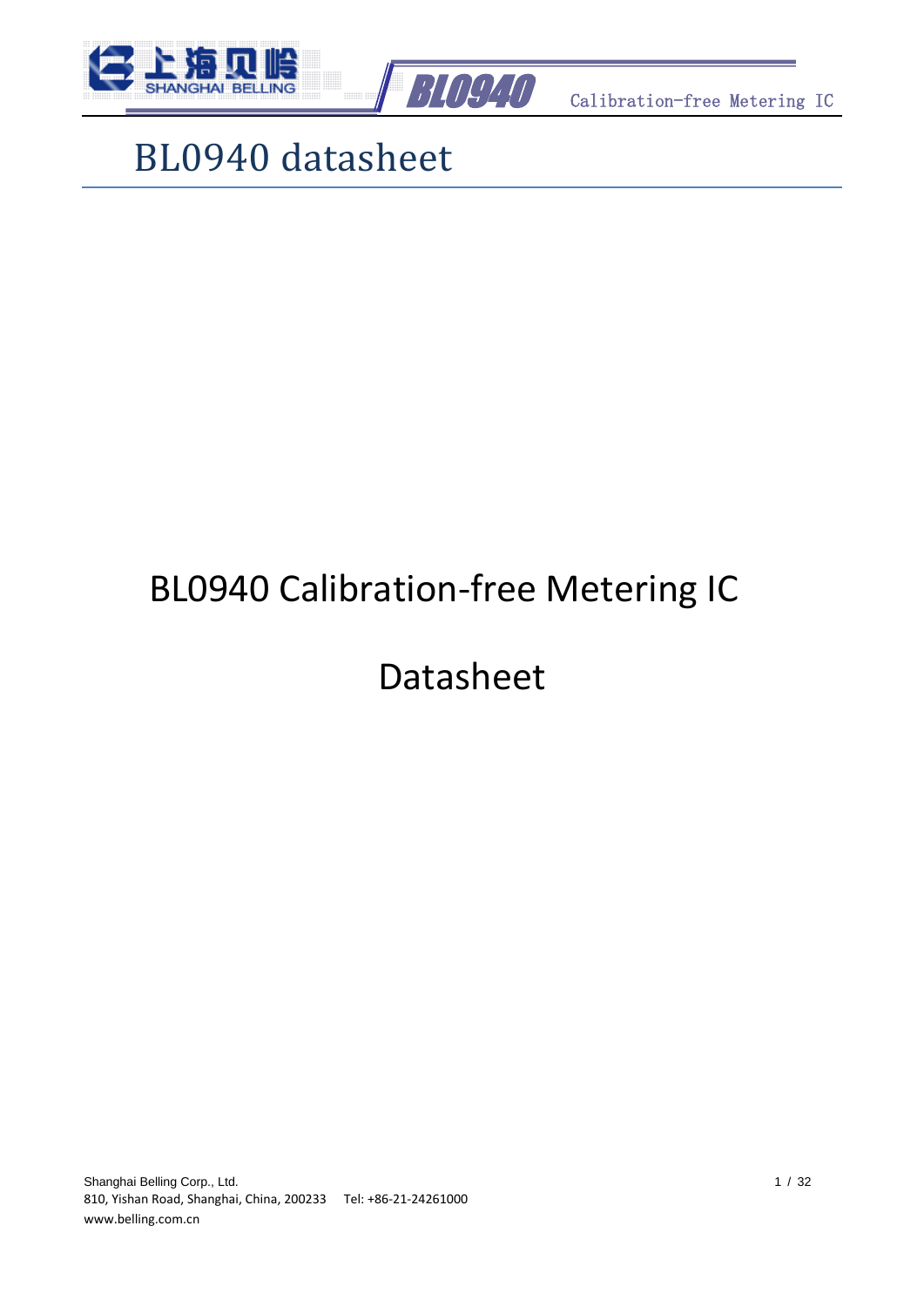



#### **Version update**

<span id="page-1-0"></span>

| Version | Date       | Content                      | Author     |
|---------|------------|------------------------------|------------|
| V1.0    | 2018/06/07 | create                       | LK, HCJ    |
| V1.1    | 2019/12/25 | modification                 | LK, HCJ    |
| V1.2    | 2021/12/1  | Sync with Chinese<br>version | <b>YCN</b> |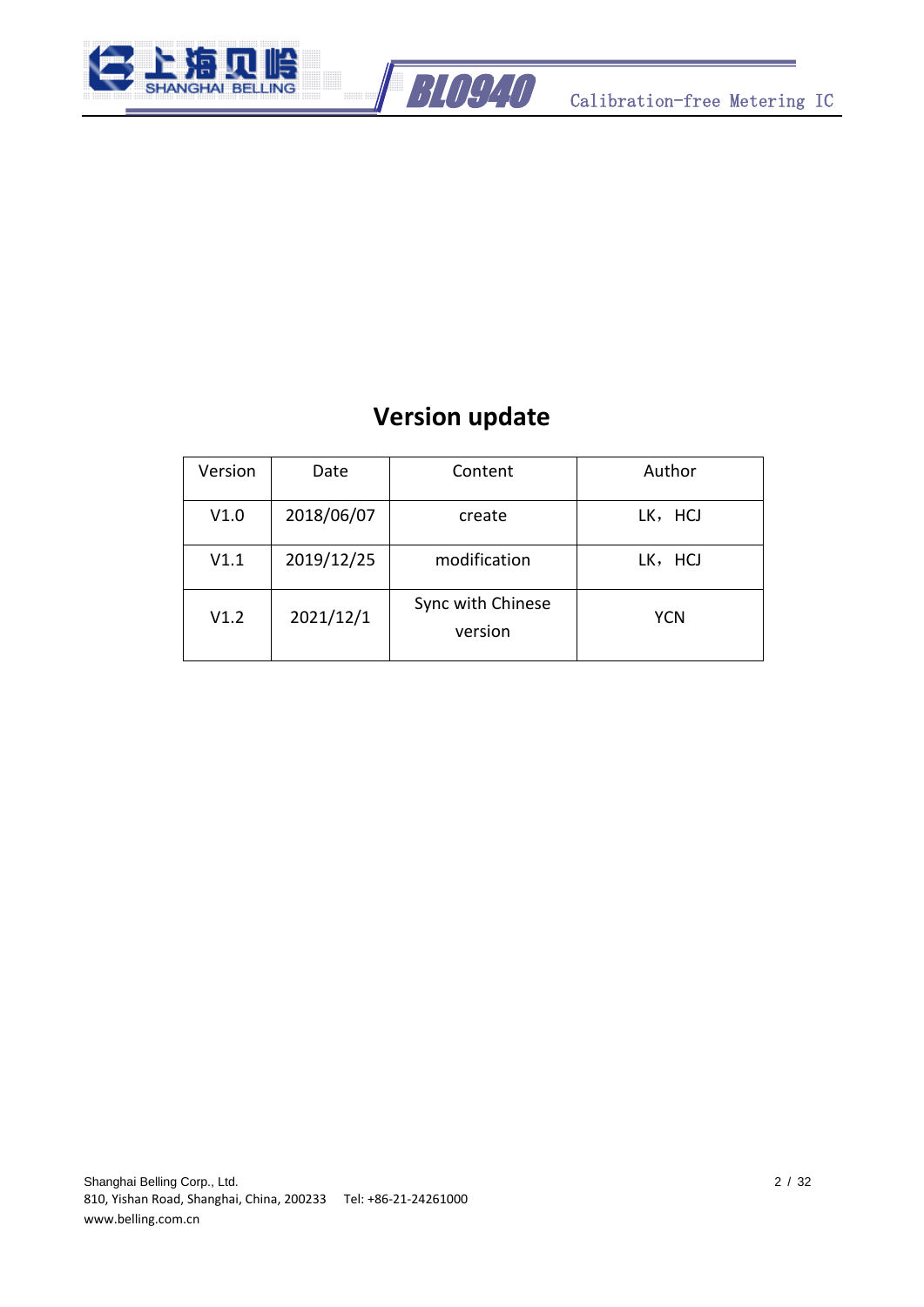



#### **Catalog**

| $\mathbf{1}$   |                    |                                                                                                   |      |
|----------------|--------------------|---------------------------------------------------------------------------------------------------|------|
|                | 1.1                |                                                                                                   |      |
|                | 1.2                |                                                                                                   |      |
|                | 1.3                |                                                                                                   |      |
|                | 1.4                |                                                                                                   |      |
|                | 1.5                |                                                                                                   |      |
|                | 1.5.1              |                                                                                                   |      |
|                | 1.5.2              |                                                                                                   |      |
|                | 1.6                |                                                                                                   |      |
|                | 1.6.1              |                                                                                                   |      |
|                | 1.6.2              |                                                                                                   |      |
| $\overline{2}$ |                    |                                                                                                   |      |
|                | 2.1                |                                                                                                   |      |
|                | 2.2                |                                                                                                   |      |
|                | 2.3                |                                                                                                   |      |
|                | 2.4                |                                                                                                   |      |
|                | 2.5                |                                                                                                   |      |
|                | 2.6                |                                                                                                   |      |
|                | 2.7                |                                                                                                   |      |
|                | 2.8                |                                                                                                   |      |
|                | www.belling.com.cn | Shanghai Belling Corp., Ltd.<br>810, Yishan Road, Shanghai, China, 200233<br>Tel: +86-21-24261000 | 3/32 |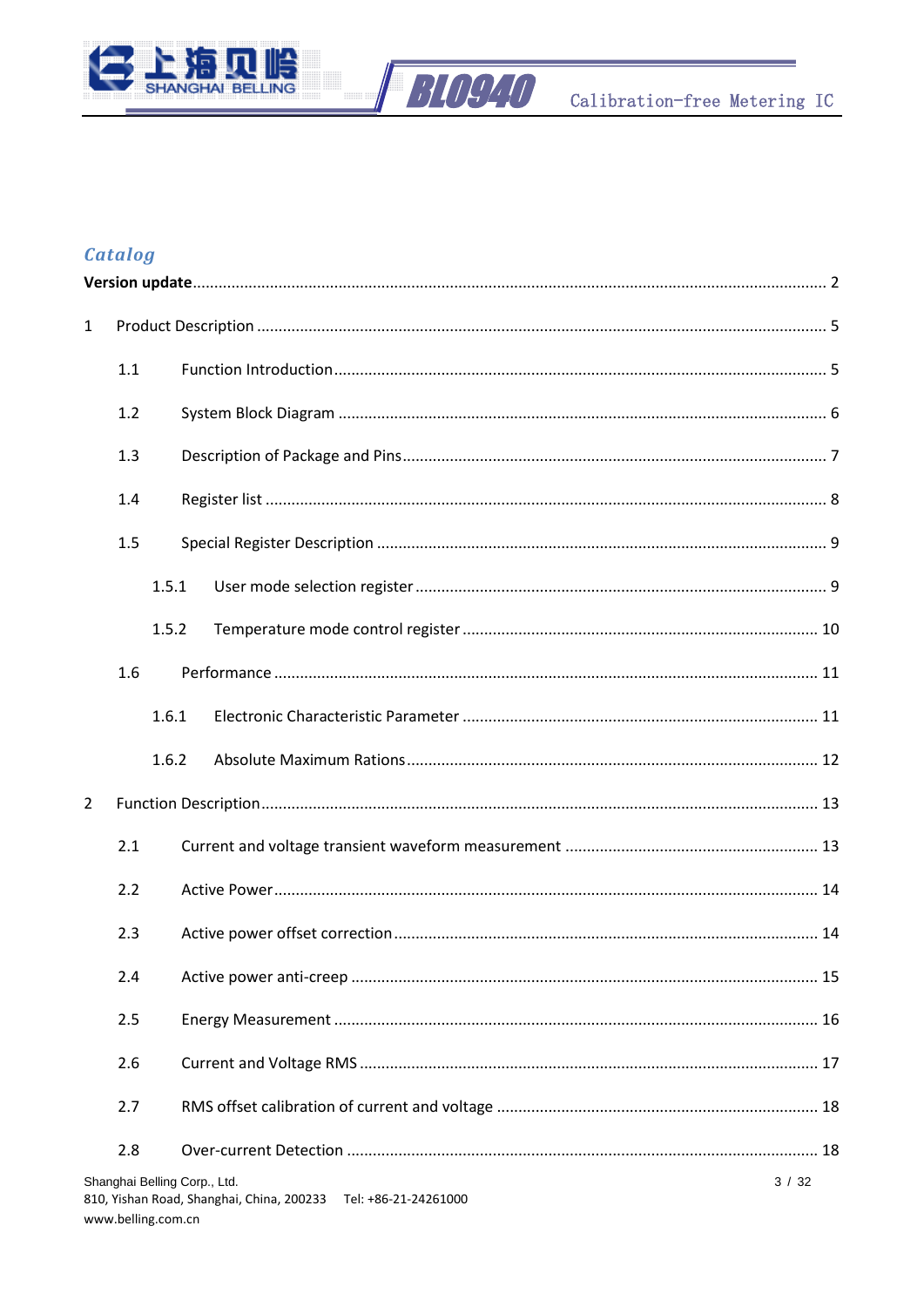

### Calibration-free Metering IC

|                | 2.9   |  |  |  |  |  |  |  |
|----------------|-------|--|--|--|--|--|--|--|
|                | 2.10  |  |  |  |  |  |  |  |
|                | 2.11  |  |  |  |  |  |  |  |
| $\overline{3}$ |       |  |  |  |  |  |  |  |
|                | 3.1   |  |  |  |  |  |  |  |
|                | 3.1.1 |  |  |  |  |  |  |  |
|                | 3.1.2 |  |  |  |  |  |  |  |
|                | 3.1.3 |  |  |  |  |  |  |  |
|                | 3.1.4 |  |  |  |  |  |  |  |
|                | 3.1.5 |  |  |  |  |  |  |  |
|                | 3.2   |  |  |  |  |  |  |  |
|                | 3.2.1 |  |  |  |  |  |  |  |
|                | 3.2.2 |  |  |  |  |  |  |  |
|                | 3.2.3 |  |  |  |  |  |  |  |
|                | 3.2.4 |  |  |  |  |  |  |  |
|                | 3.2.5 |  |  |  |  |  |  |  |
|                | 3.2.6 |  |  |  |  |  |  |  |
| 4              |       |  |  |  |  |  |  |  |
| 5              |       |  |  |  |  |  |  |  |

**BLOG40** 

 $\overline{\phantom{a}}$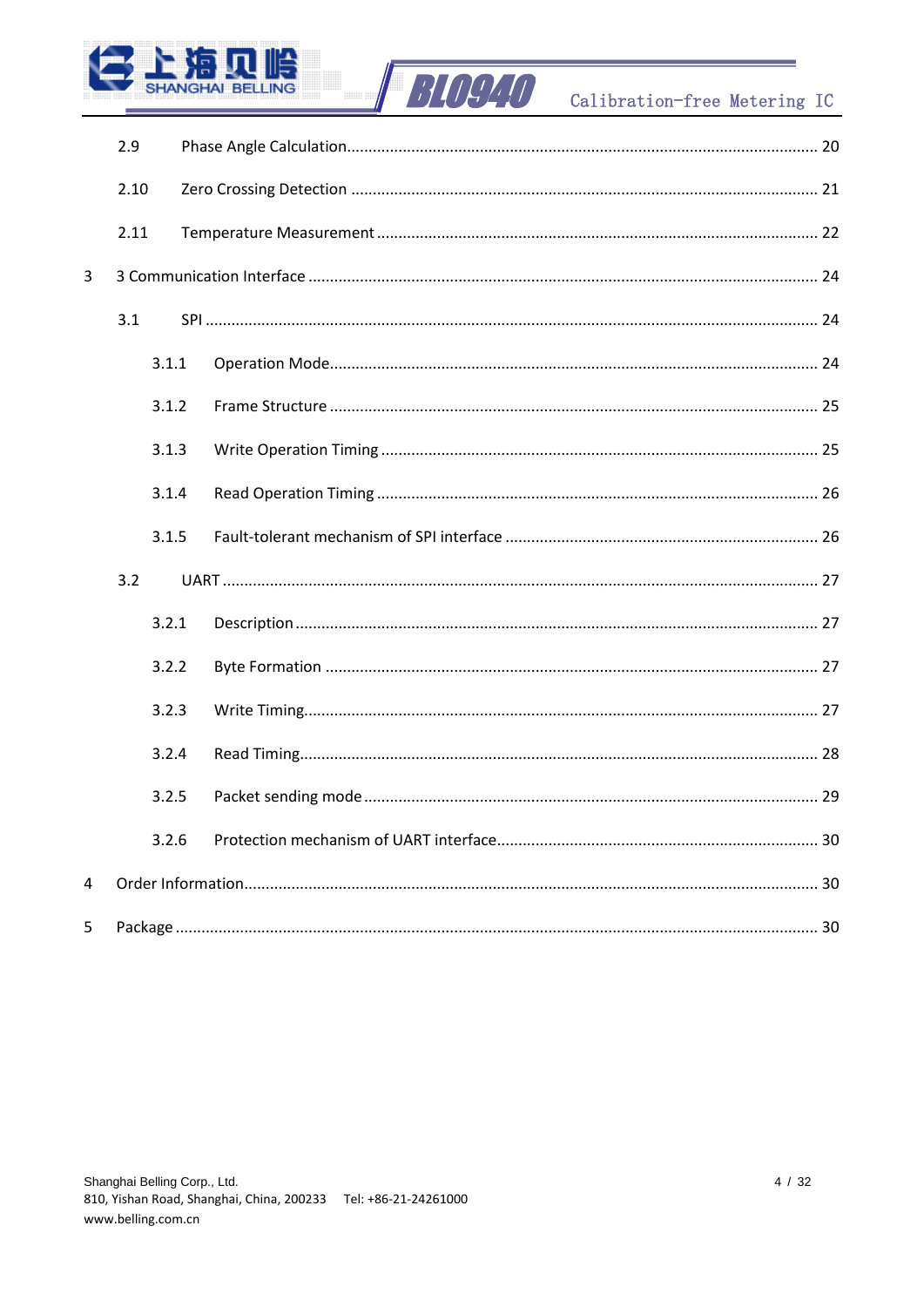

## <span id="page-4-0"></span>**1 Product Description**

#### <span id="page-4-1"></span>**1.1 Function Introduction**

BL0940 is a built-in clock and calibration-free energy metering IC, suitable for single-phase multifunctional electricity meter, smart socket, smart home appliances, electric bicycle charging pile and other applications with better cost performance.

BL0940 integrates 2 high-precision sigma-delta ADCs to measure current and voltage simultaneously. It can measure electric parameters such as current and voltage RMS, active power, active energy, fast current RMS (for over-current protection), and temperature detection, waveform output and so on. BL0940 output data through the UART or SPI interface. It is available for the smart socket, smart appliances, single-phase multi-function power meter, electric bicycle charging pile and information requirement of data acquisition in electricity applications.

BL0940 has a patented anti-creep design, which can be combined with reasonable external hardware design to ensure that the noise energy cannot be calculated in the energy pulse when there is no load

#### **Features**

- ⚫ 2 high-precision sigma-delta ADCs for current and voltage measuring
- The range of current  $(10mA^35A)$  @1mohm
- $\bullet$  The range of Active energy (1w~7700w) @1mohm@220V
- ⚫ Measure RMS Voltage and Current, fast current RMS, Active Power, Active Energy
- ⚫ The gain error is less than 1%, calibration-free when peripheral components meet certain conditions.
- the current channel support over-current monitoring function, the threshold and response time can be configured.
- ⚫ Voltage zero-Crossing logic output
- ⚫ Built-in waveform register for load type analysis
- Built-in temperature sensor
- $\bullet$  SPI ( $\leqslant$ 900KHz) /UART (4800bps)
- ⚫ On-chip power supply monitoring, IC reset when VDD is lower than 2.7V(typical).
- On-chip voltage reference of 1.218V
- On-chip 4MHz oscillator circuit
- ⚫ Power supply 3.3v, low power consumption 10mW (typical)
- ⚫ TSSOP14

Shanghai Belling Corp., Ltd. 5 / 32 810, Yishan Road, Shanghai, China, 200233 Tel: +86-21-24261000 www.belling.com.cn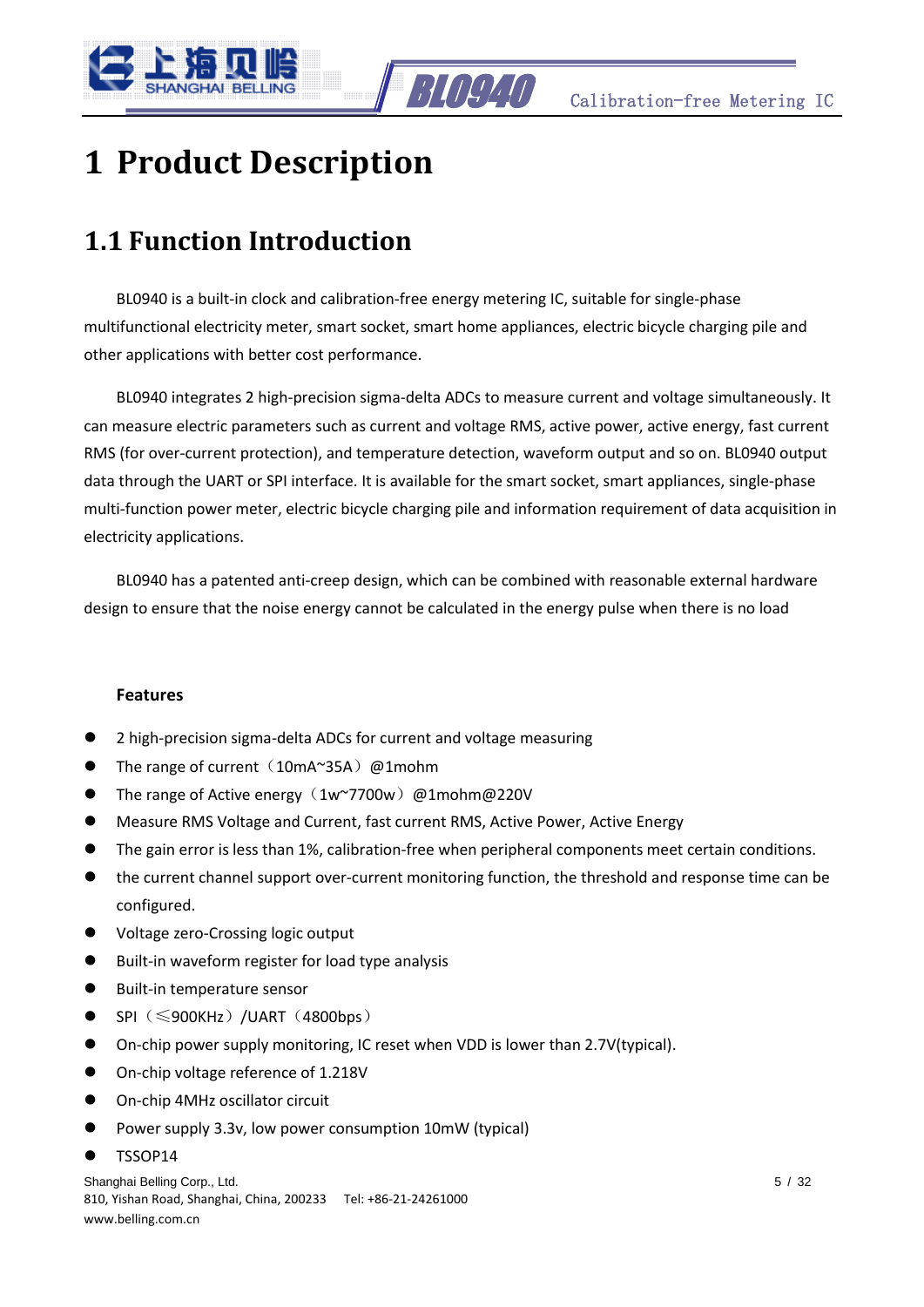



#### <span id="page-5-0"></span>**1.2 System Block Diagram**



Figure 1

Shanghai Belling Corp., Ltd. 6 / 32 810, Yishan Road, Shanghai, China, 200233 Tel: +86-21-24261000 www.belling.com.cn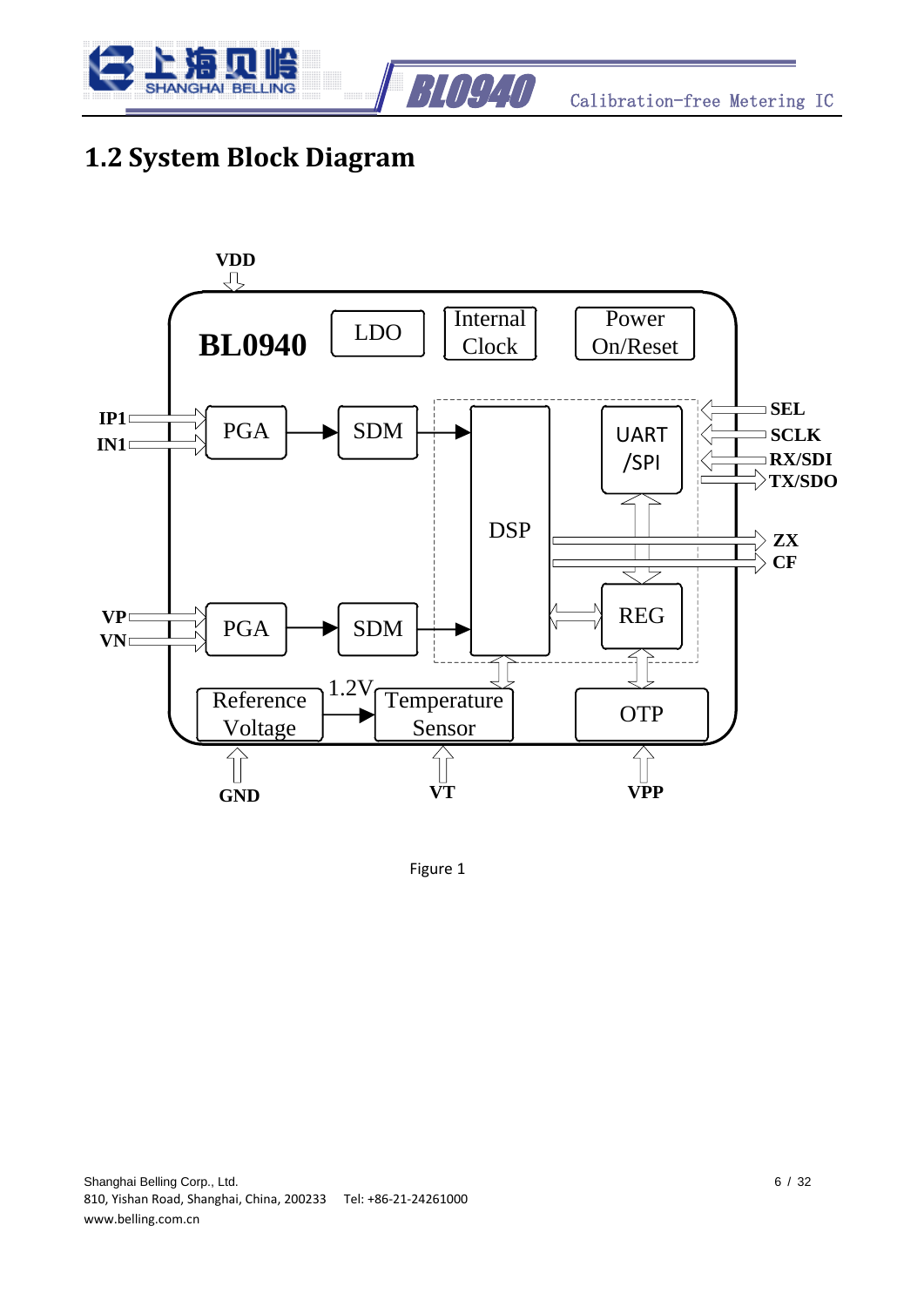

### <span id="page-6-0"></span>**1.3 Description of Package and Pins**





Pins description (TSSOP14)

| Pin            | Symbol      | <b>Description</b>                                                                     |
|----------------|-------------|----------------------------------------------------------------------------------------|
| 1              | VDD.        | Power supply $(+3.3V)$                                                                 |
| $\mathfrak{D}$ | VT          | External temperature sensor(NTC) signal input                                          |
| 3,4            | IP1, IN1    | Analog input of current channel, maximum differential voltage has a maximum            |
|                |             | input range of ±50mV(35mV RMS)                                                         |
| 5,6            | VP, VN      | Analog input for voltage channel, this differential input has a maximum input range    |
|                |             | of ±100mV(70mV RMS)                                                                    |
| $\overline{7}$ | <b>GND</b>  | <b>GND</b>                                                                             |
| 8              | ZX          | Voltage channel zero-crossing output pin                                               |
| 9              | <b>CF</b>   | Energy pulse output, multiplex function refer to MODE register description             |
| 10             | <b>SEL</b>  | Interface select pin (0: UART 1: SPI), pull-down resistance inside, disconnect is low- |
|                |             | level (UART), connected to VDD is high-level (SPI)                                     |
| 11             | <b>SCLK</b> | SPI clock input. If using UART interface, this pin doesn't need be connected.          |
| 12             | RX/SDI      | Data input for SPI interface/Receive line for UART interface                           |
| 13             | TX/SDO      | Data output for SPI interface/Transmit line for UART interface, this pin require       |
|                |             | external pull-up resistor.                                                             |
| 14             | <b>VPP</b>  | Reserved                                                                               |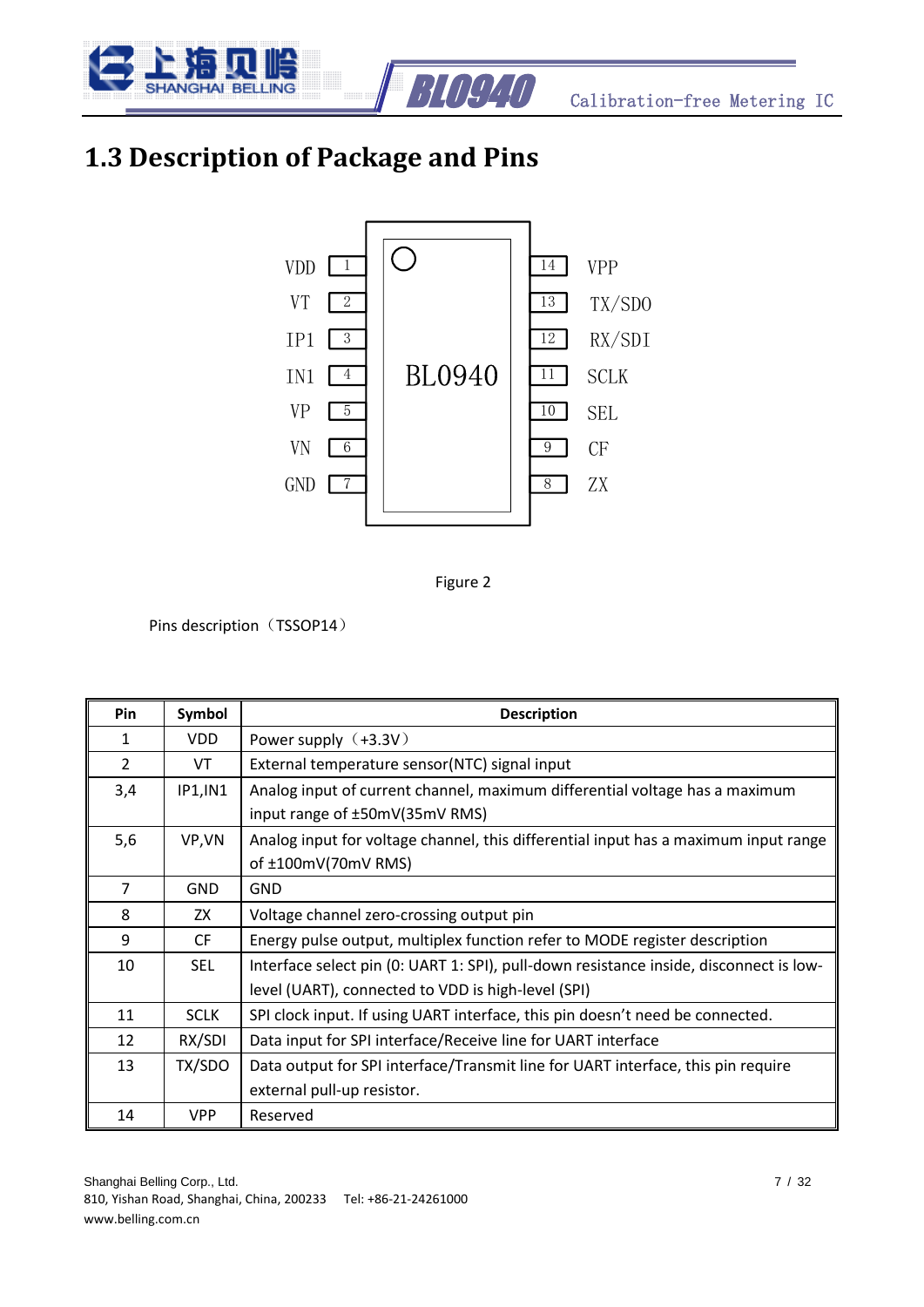

### <span id="page-7-0"></span>**1.4 Register list**

| <b>Addres</b><br>s                      | Symbol                     | <b>Externa</b><br>IR/W | Internal<br>R/W | <b>Bits</b> | <b>Default</b>                            | <b>Description</b>                                                                                                                                                  |
|-----------------------------------------|----------------------------|------------------------|-----------------|-------------|-------------------------------------------|---------------------------------------------------------------------------------------------------------------------------------------------------------------------|
|                                         |                            |                        |                 |             | Electrical parameter register (read only) |                                                                                                                                                                     |
| 0x00                                    | I_FAST_RMS                 | R                      | W               | 24          | 0x000000                                  | Fast current RMS, unsigned                                                                                                                                          |
| 0x01                                    | <b>I_WAVE</b>              | R                      | w               | 24          | 0x000000                                  | Current waveform register, signed                                                                                                                                   |
| 0x03                                    | V WAVE                     | ${\sf R}$              | W               | 24          | 0x000000                                  | Voltage waveform register, signed                                                                                                                                   |
| 0x04                                    | I RMS                      | $\mathsf R$            | W               | 24          | 0x000000                                  | Current RMS, unsigned                                                                                                                                               |
| 0x06                                    | V_RMS                      | R                      | W               | 24          | 0x000000                                  | Voltage RMS register, unsigned                                                                                                                                      |
| 0x08                                    | <b>WATT</b>                | R                      | w               | 24          | 0x000000                                  | Active power register, signed                                                                                                                                       |
| 0x0A                                    | CF_CNT                     | R                      | w               | 24          | 0x000000                                  | Active energy pulse count, unsigned                                                                                                                                 |
| 0x0C                                    | <b>CORNER</b>              | R                      | W               | 16          | 0x0000                                    | Current voltage waveform phase angle<br>register                                                                                                                    |
| 0x0E                                    | TPS1                       | R                      | W               | 10          | 0x000                                     | Internal temperature register, unsigned                                                                                                                             |
| 0x0F                                    | TPS2                       | R                      | W               | 10          | 0x000                                     | External temperature register, unsigned                                                                                                                             |
| User operated register (read and write) |                            |                        |                 |             |                                           |                                                                                                                                                                     |
| 0x10                                    | I_FAST_RMS_<br><b>CTRL</b> | R/W                    | ${\sf R}$       | 16          | <b>OxFFFF</b>                             | Fast current RMS control register                                                                                                                                   |
| 0x13                                    | I_RMSOS                    | R/W                    | R               | 8           | 0x00                                      | Current RMS offset adjust register                                                                                                                                  |
| 0x15                                    | <b>WATTOS</b>              | R/W                    | R               | 8           | 0x00                                      | Active power offset adjust register                                                                                                                                 |
| 0x17                                    | WA CREEP                   | R/W                    | ${\sf R}$       | 8           | 0x0B                                      | Active power no-load threshold register                                                                                                                             |
| 0x18                                    | <b>MODE</b>                | R/W                    | R               | 16          | 0x0000                                    | User mode selection register                                                                                                                                        |
| 0x19                                    | SOFT_RESET                 | R/W                    | R               | 24          | 0x000000                                  | When 0x5A5A5A is written, the user area<br>register is reset to default                                                                                             |
| 0x1A                                    | USR_WRPRO<br>T             | R/W                    | R               | 8           | 0x00                                      | Write protection register. After writing<br>0x55, the user operation register can be<br>written. Write other values, user<br>operated register area is not writable |
| 0x1B                                    | TPS_CTRL                   | R/W                    | R               | 16          | 0x07FF                                    | Temperature mode control register                                                                                                                                   |
| 0x1C                                    | TPS2_A                     | R/W                    | R               | 8           | 0x0000                                    | External temperature sensor gain<br>coefficient adjust register                                                                                                     |
| 0x1D                                    | TPS2_B                     | R/W                    | R               | 8           | 0x0000                                    | External temperature sensor offset<br>coefficient adjust register                                                                                                   |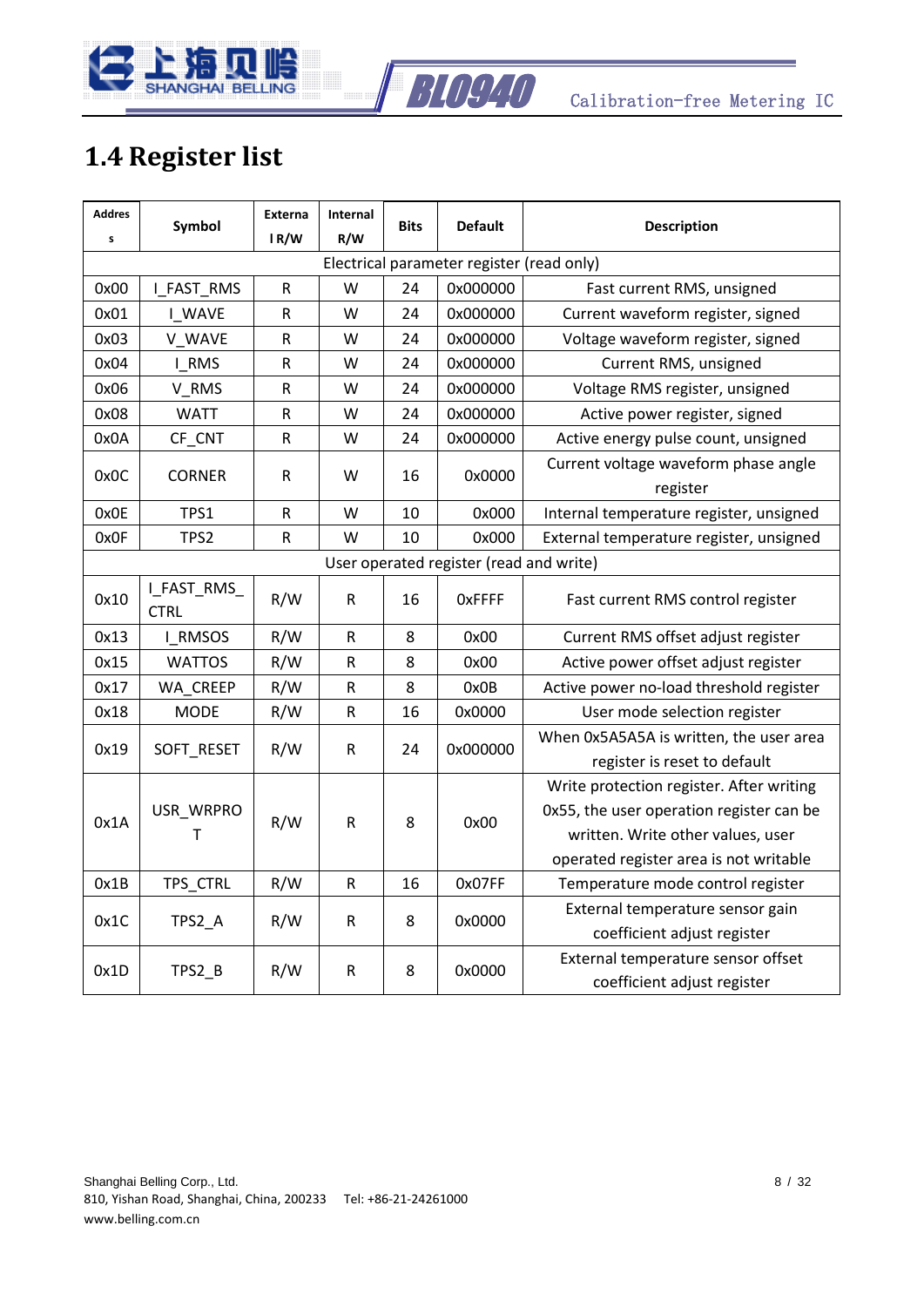

### <span id="page-8-0"></span>**1.5 Special Register Description**

#### <span id="page-8-1"></span>**1.5.1 User mode selection register**

| 0x18      | <b>MODE</b>    | User mode selection register |                          |                         |  |  |  |
|-----------|----------------|------------------------------|--------------------------|-------------------------|--|--|--|
| No.       | Symbol         | Default<br>Description       |                          |                         |  |  |  |
| $[7:0]$   | reserved       | 0b00000000                   |                          | reserved                |  |  |  |
|           |                |                              |                          | 0:400ms                 |  |  |  |
| 8         | RMS UPDATE SEL | 0b <sub>0</sub>              | RMS register update rate | 1:800ms                 |  |  |  |
|           |                | 0 <sub>b0</sub>              |                          | 0:50Hz                  |  |  |  |
| 9         | AC FREQ SEL    |                              | AC frequency select      | 1:60Hz                  |  |  |  |
| [11:10]   | reserved       | 0b00                         | reserved                 |                         |  |  |  |
|           |                |                              |                          | 0: energy pulse, enable |  |  |  |
| 12        | CF UNABLE      | 0b <sub>0</sub>              | CF output function       | by MODE[11] configured  |  |  |  |
|           |                |                              | selection                | 1: alarm, enable by     |  |  |  |
|           |                |                              |                          | TPS CTRL[14] configured |  |  |  |
| $[15:13]$ | reserved       | 0b000                        | reserved                 |                         |  |  |  |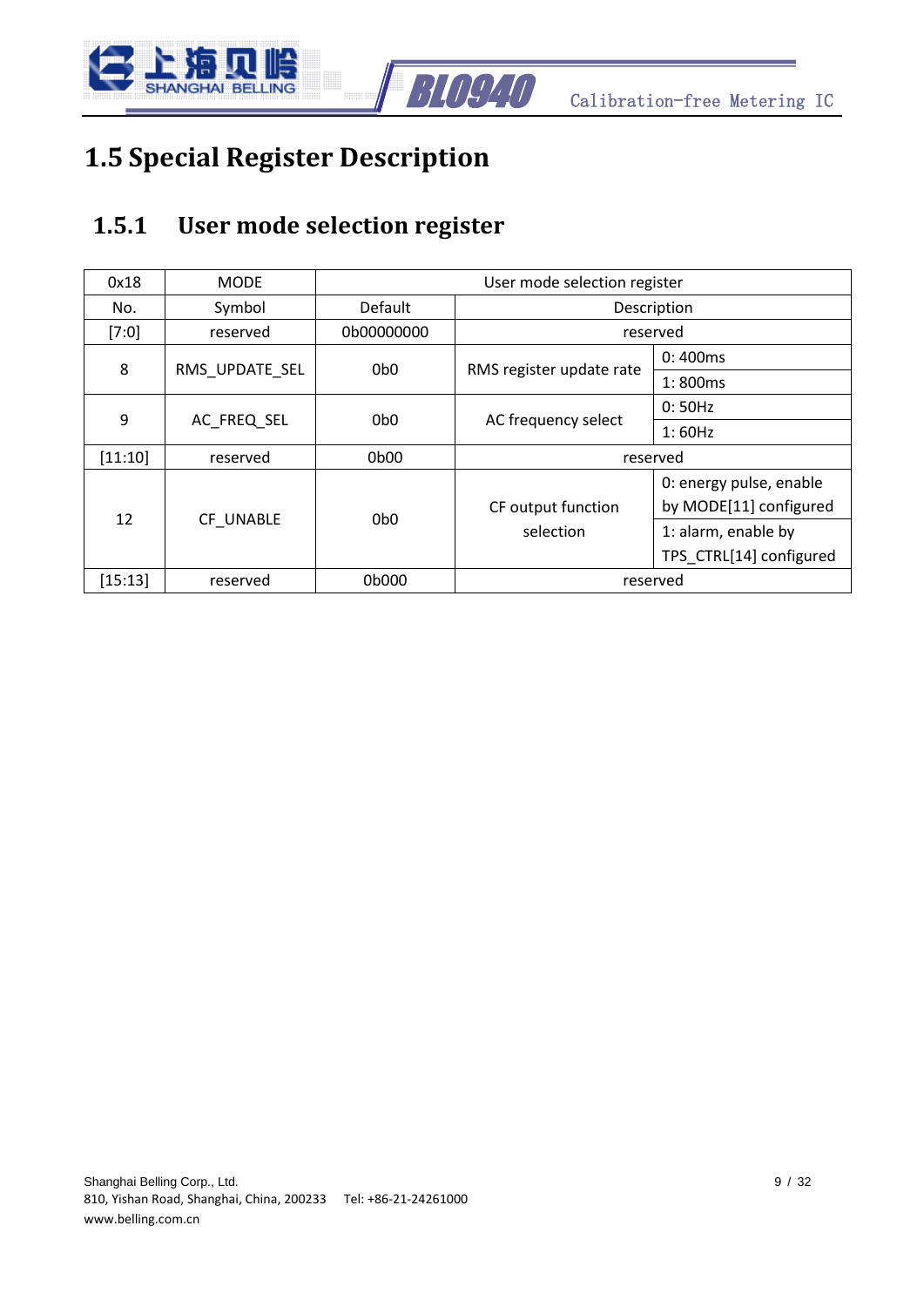

#### <span id="page-9-0"></span>**1.5.2 Temperature mode control register**

| 0x1B | TPS_CTRL |         | Temperature mode control register                                                             |                                                       |  |
|------|----------|---------|-----------------------------------------------------------------------------------------------|-------------------------------------------------------|--|
| No.  | Symbol   | Default | Description                                                                                   |                                                       |  |
|      |          |         | [15] Temperature switch,                                                                      | $0:$ on                                               |  |
|      |          |         | default 0b0                                                                                   | $1:$ off                                              |  |
|      |          |         |                                                                                               | 0:Temperature alarm on                                |  |
|      |          |         | [14] Alarm switch,<br>default 0b0,                                                            | 1:Over-current and leakage                            |  |
|      |          |         |                                                                                               | alarm on                                              |  |
|      |          |         |                                                                                               | 00: Automatic temperature                             |  |
|      |          |         |                                                                                               | measurement                                           |  |
|      |          |         | [13:12] Temperature                                                                           | 01:the same as 00                                     |  |
|      |          |         | measurement selection,                                                                        | 10: Internal temperature                              |  |
| 0x1B | TPS_CTRL | 0x07FF  | default 0b00                                                                                  | measurement                                           |  |
|      |          |         |                                                                                               | 11: External temperature                              |  |
|      |          |         |                                                                                               | measurement                                           |  |
|      |          |         |                                                                                               | 00:50ms                                               |  |
|      |          |         | [11:10] Temperature<br>measurement interval                                                   | 01:100ms                                              |  |
|      |          |         | default 0b01                                                                                  | 10:200ms                                              |  |
|      |          |         |                                                                                               | 11:400ms                                              |  |
|      |          |         | <b>External temperature</b><br>[9:0]<br>measurement alarm threshold<br>setting, default 0x3FF | Alarm when TPS2 register<br>value is greater than it. |  |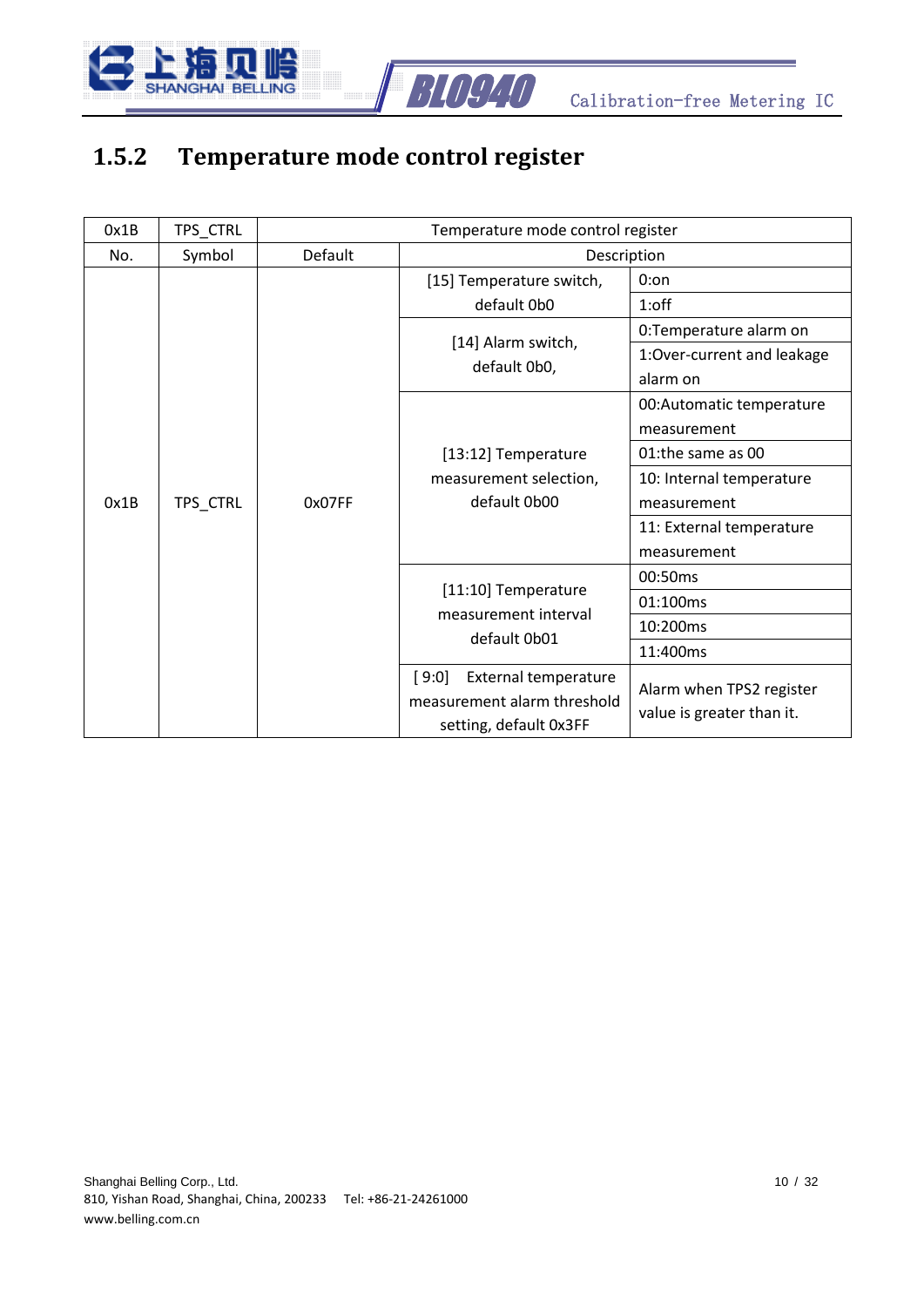

### <span id="page-10-0"></span>**1.6 Performance**

#### <span id="page-10-1"></span>**1.6.1 Electronic Characteristic Parameter**

|                                                                              |               | (VDD =3.3V, GND=0V, on-chip voltage reference, on-chip crystals, $25^{\circ}$ C, energy is measured by CF output) |      |                |      |      |
|------------------------------------------------------------------------------|---------------|-------------------------------------------------------------------------------------------------------------------|------|----------------|------|------|
| Measuring project                                                            | Symbol        | Conditions                                                                                                        | MIN. | <b>TYPE</b>    | MAX. | Unit |
| <b>VDD</b>                                                                   | <b>VDD</b>    |                                                                                                                   | 3.0  |                | 3.6  | V    |
| Power consumption                                                            | lop           | $VDD=3.3V$                                                                                                        |      | 3              |      | mA   |
| Measuring range                                                              |               | 4000:1 Input dynamic<br>range                                                                                     |      |                |      |      |
| Active energy<br>measurement accuracy<br>(large signal)                      |               | 35A~100mA Input@<br>1mohm sampling resistor                                                                       |      | 0.2            |      | %    |
| Active energy<br>measurement accuracy<br>(small signal)                      |               | 100mA~50mA Input@<br>1mohm sampling resistor                                                                      |      | 0.4            |      | %    |
| Active energy<br>measurement accuracy<br>(tiny signal)                       |               | 50mA~10mA Input@<br>1mohm sampling resistor                                                                       |      | 0.6            |      | %    |
| <b>RMS</b> measurement<br>accuracy(large signal)                             |               | 35A~100mA Input@<br>1mohm sampling resistor                                                                       |      | 0.2            |      | %    |
| RMS measurement<br>accuracy(small signal)                                    |               | 100mA~50mA Input@<br>1mohm sampling resistor                                                                      |      | $\overline{2}$ |      | %    |
| <b>RMS</b> measurement<br>accuracy(tiny signal)                              |               | 50mA~10mA Input@<br>1mohm sampling resistor                                                                       |      | 6              |      | %    |
|                                                                              | 50Hz          | Can be set to cycle/half                                                                                          | 10   |                | 40   | mS   |
| Fast RMS response time                                                       | 60Hz          | cycle                                                                                                             | 8.3  |                | 33   | mS   |
| Zero-crossing signal output<br>delay                                         |               |                                                                                                                   |      | 571            |      | uS   |
| Measurement error caused<br>by phase angle between<br>channels (capacitance) | PF08err       | Phase advance 37<br>$(PF=0.8)$                                                                                    |      |                | 0.5  | %    |
| Measurement error caused<br>by phase angle between<br>channels (sensibility) | PF05err       | Phase delay 60<br>$(PF=0.5)$                                                                                      |      |                | 0.5  | %    |
| AC power suppression<br>(output frequency<br>amplitude variation)            | <b>ACPSRR</b> | $IP/N = 100mV$                                                                                                    |      |                | 0.1  | %    |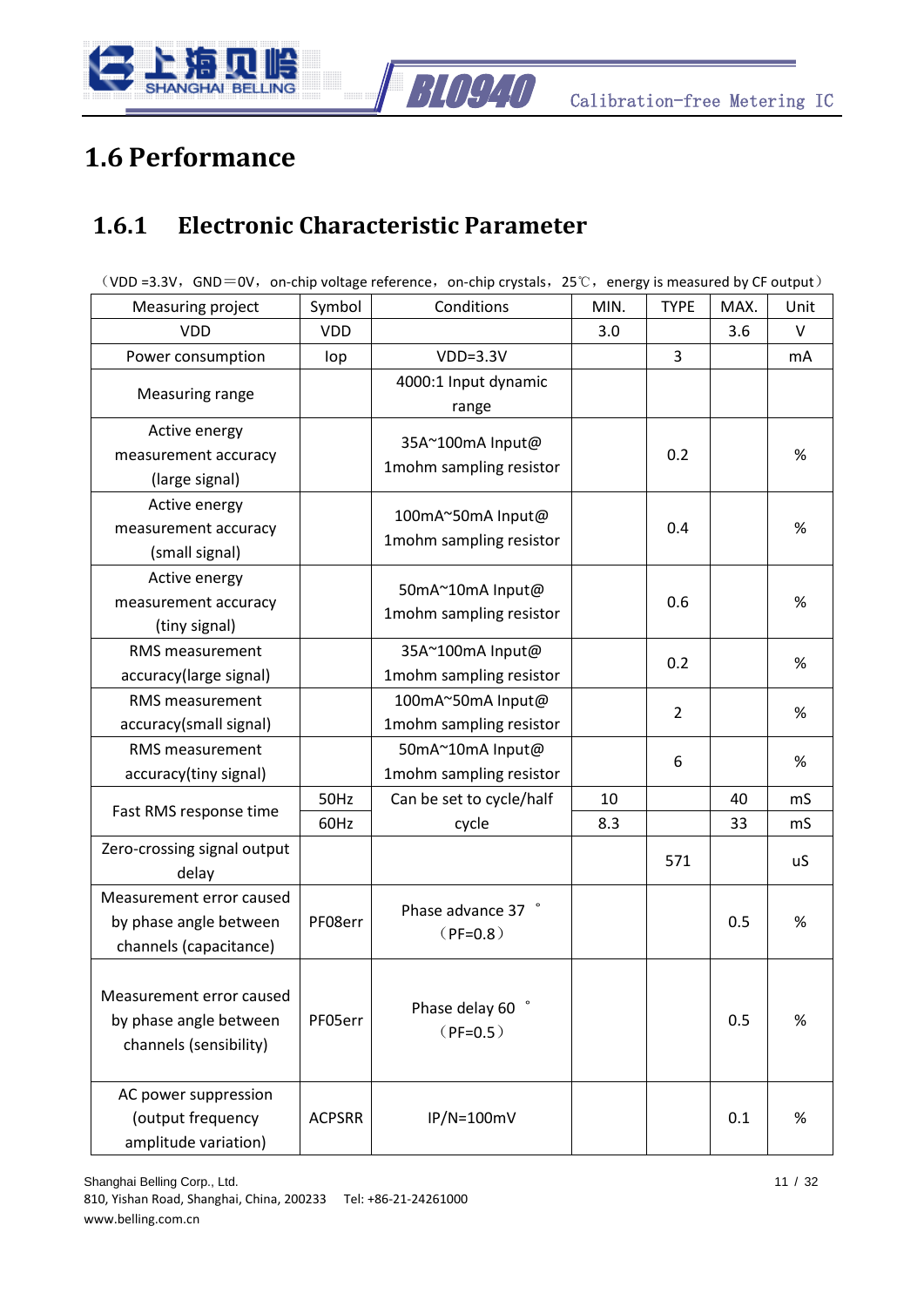



| DC power suppression<br>(output frequency<br>amplitude variation) | <b>DCPSRR</b> | VP/N=100mV                           |           |       | 0.1 | %                    |
|-------------------------------------------------------------------|---------------|--------------------------------------|-----------|-------|-----|----------------------|
| Analog input level (current)                                      |               | Differential current input<br>(peak) |           |       | 50  | mV                   |
| Analog input level (voltage)                                      |               | Differential voltage input<br>(peak) |           |       | 100 | mV                   |
| Analog input impedance                                            |               |                                      |           | 370   |     | $\mathsf{k}\,\Omega$ |
| SEL pull-down resistor                                            |               | SEL (pull-down)                      |           | 56.9  |     | $\mathsf{k}\,\Omega$ |
| Analog input bandwidth                                            |               | $(-3dB)$                             |           | 3.5   |     | kHz                  |
| Internal voltage reference                                        | Vref          |                                      |           | 1.218 |     | V                    |
| Logic input high-level                                            |               | VDD=3.3V $\pm$ 5%                    | 2.6       |       |     | $\vee$               |
| Logic input low-level                                             |               | VDD=3.3V $\pm$ 5%                    |           |       | 0.8 | V                    |
|                                                                   |               | VDD=3.3V $\pm$ 5%                    |           |       |     | $\vee$               |
| Logic output high-level                                           |               | $IOH=5mA$                            | $VDD-0.5$ |       |     |                      |
|                                                                   |               | VDD=3.3V $\pm$ 5%                    |           |       |     | $\mathsf{V}$         |
| Logic output low-level                                            |               | $IOL=5mA$                            |           |       | 0.5 |                      |

#### <span id="page-11-0"></span>**1.6.2 Absolute Maximum Rations**

 $(T = 25 °C)$ 

| Parameter                          | Symbol                      | Value                           | Unit     |
|------------------------------------|-----------------------------|---------------------------------|----------|
| Power Voltage                      | VDD                         | $-0.3 \sim +4$                  |          |
| Analog Input Voltage to GND        | IP1.VP                      | $-4$ $^{\sim}$ +4               |          |
| Digital Input Voltage to GND       | UART SEL, RX/SDI            | $-0.3 \approx$ VDD+0.3          |          |
| Digital Output Voltage to GND      | CF, TX/SDO                  | $-0.3 \approx \text{VDD} + 0.3$ |          |
| <b>Operating Temperature Range</b> | $\mathsf{T}_{\mathsf{opr}}$ | $-40$ $^{\sim}$ +105            | °∩°      |
| Storage Temperature Range          | $\mathsf{T}_{\mathsf{str}}$ | $-55$ $^{\sim}$ +150            | $\gamma$ |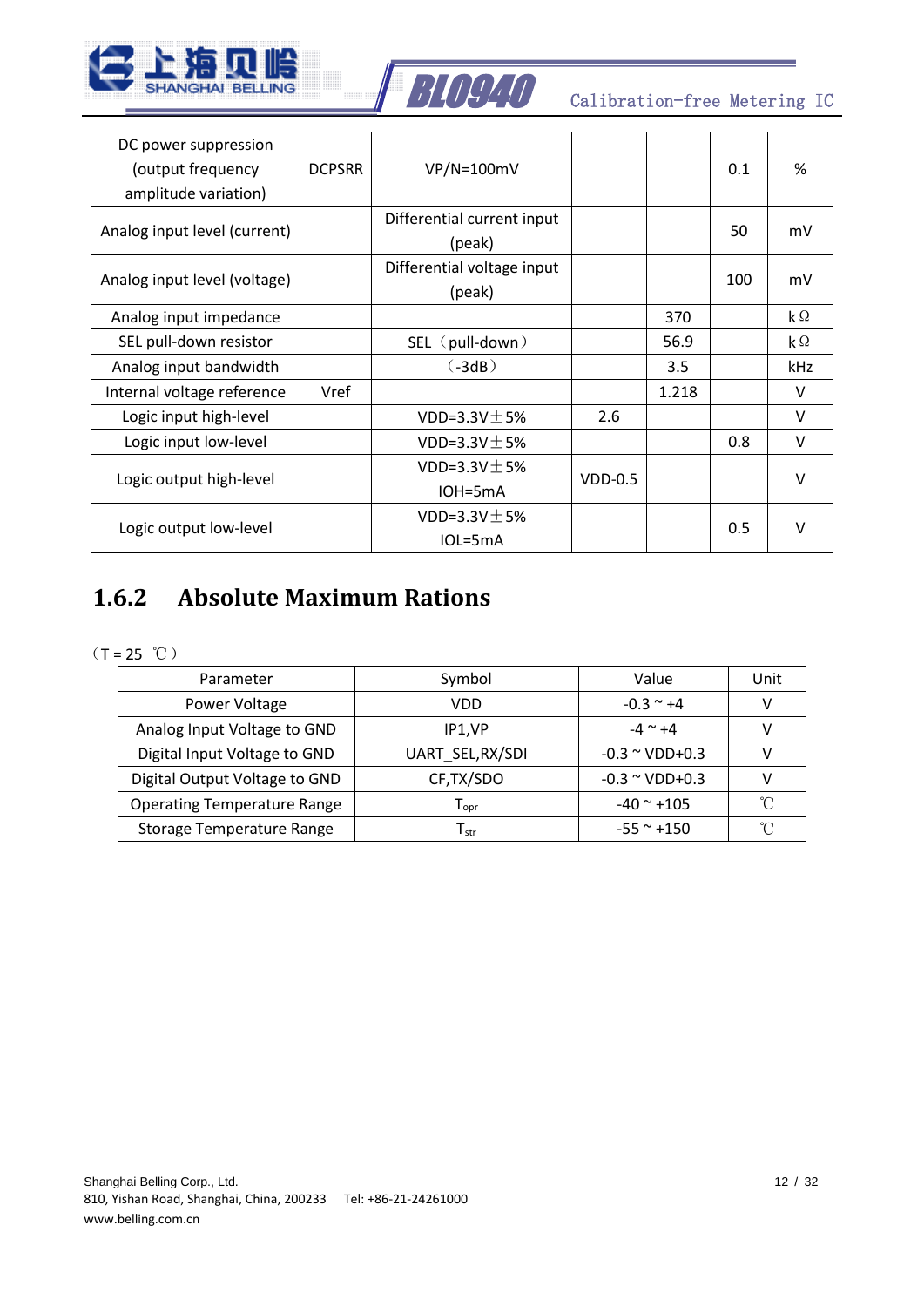

### <span id="page-12-0"></span>**2 Function Description**

BL0940 is composed of analog signal processing module and digital signal processing module. The analog module includes two-channel PGA, two-channel sigma-delta ADC, internal clock, power on/reset monitor, temperature sensor and other related analog modules. The digital module is digital signal processing module (DSP).

#### <span id="page-12-1"></span>**2.1 Current and voltage transient waveform measurement**



Figure 3

BL0940 has two high precision ADCs, the current signal is differential signal. Current channel is IP1/IN1, voltage channel is VP/VN.

The current and voltage waveform data are updated at a rate of 7.8k. Each sampled data is 20bit signed value, which are saved in waveform registers (I\_WAVE, V\_WAVE). The waveform value can be read continuously when the SPI rate is greater than 375Kbps.

|         |             | External<br>Symbol |                    |    |          | Description               |  |
|---------|-------------|--------------------|--------------------|----|----------|---------------------------|--|
| Address |             | R/W                | <b>Bits</b><br>R/W |    | Default  |                           |  |
| 0x01    | <b>WAVE</b> |                    | w                  | 24 | 0x000000 | Current waveform register |  |
| 0x03    | <b>WAVE</b> | R                  | w                  | 24 | 0x000000 | Voltage waveform register |  |

Bit[19:0] are valid, Bit[19] is the sign bit. Bit[19]=0 means the waveform data is positive and Bit[19]=1 means the waveform data is negative, in complement form. Bit[23:20] are filled with 0.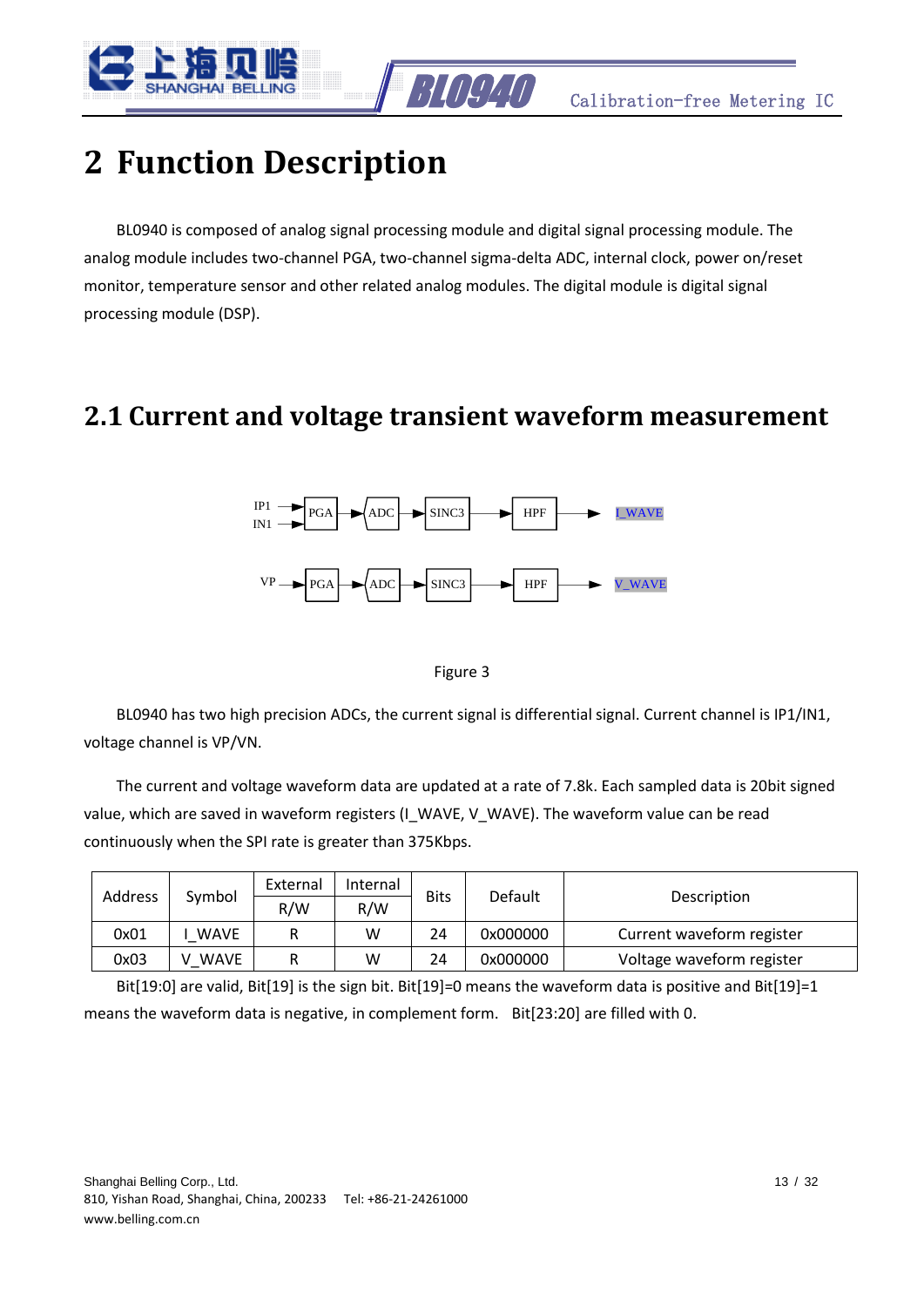



#### <span id="page-13-0"></span>**2.2 Active Power**



| Address | Symbol | External | Internal | <b>Bits</b> |                        |                       |
|---------|--------|----------|----------|-------------|------------------------|-----------------------|
|         |        | R/W      | R/W      |             | Default<br>Description |                       |
| 0x08    | WATT   |          | W        | 24          | 0x000000               | Active power register |

Formula for calculating active power:

$$
WATT = \frac{4046*I(A)*V(V)*Cos(\varphi)}{Vref^2}
$$

I(A) and V(V) are the voltage RMS of analog input PIN(IP&IN, VP&GND), φ is the phase angle between I(A) and V(V) (AC signal), Vref is the on-chip reference voltage, the typical value is 1.218v.

This register indicates whether the active power is positive or negative. Bit[23] is the symbol Bit. Bit[23]=0 means the current power is positive and Bit[23]=1 means the current power is negative, in complement form.

#### <span id="page-13-1"></span>**2.3 Active power offset correction**

BL0940 has one 8-bit active power offset adjust register (WATTOS), default value is 00H.It eliminate the offset of active power in the measurement of electric energy with the data in the form of complement of 2. Bit[7] is the symbol Bit. The offset may come from board level noise or crosstalk. Offset adjustment can make the values in the active power register close to 0 with no load.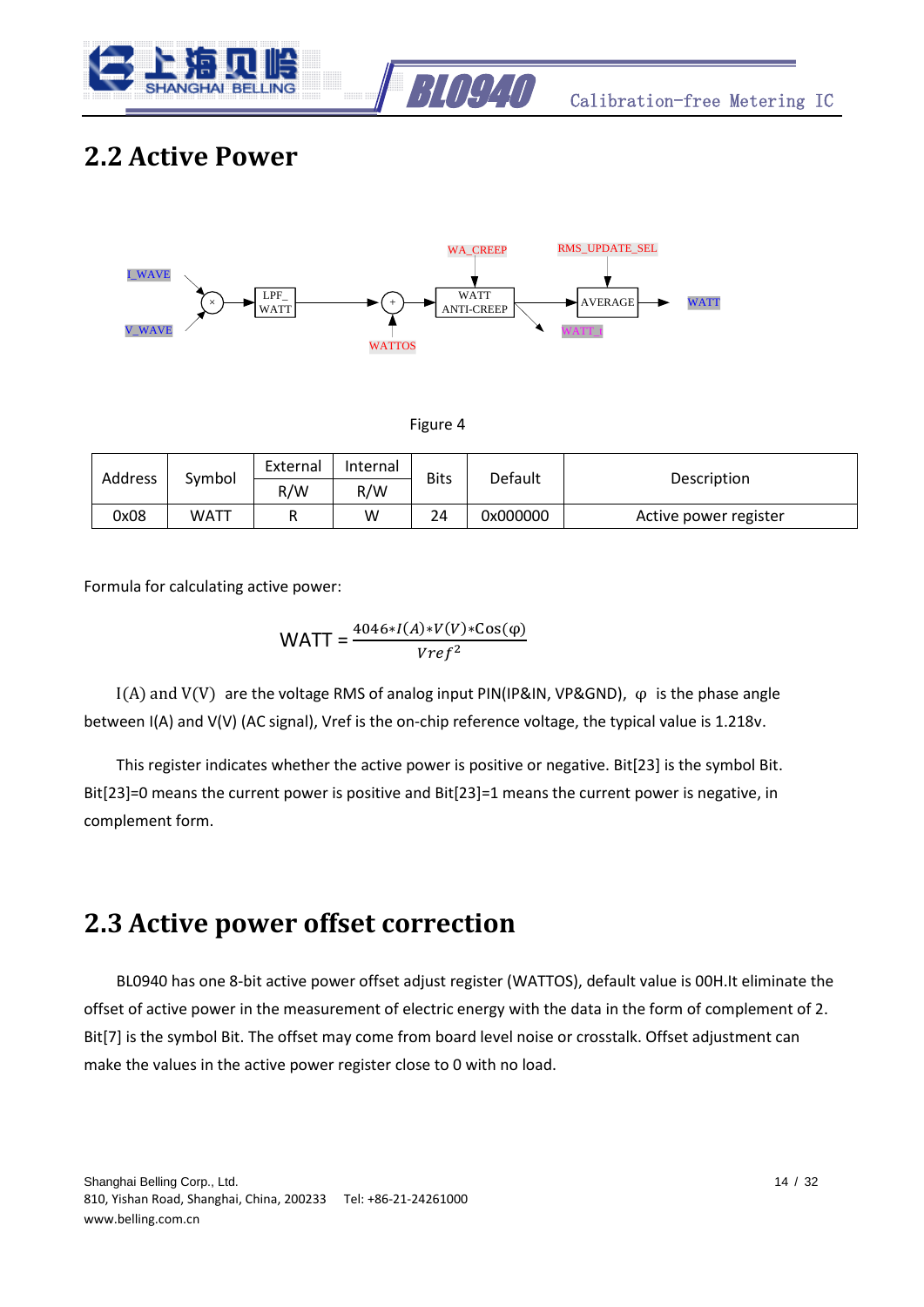



| Address | Symbol | External | Internal | <b>Bits</b> | Default | Description                         |
|---------|--------|----------|----------|-------------|---------|-------------------------------------|
|         |        | R/W      | R/W      |             |         |                                     |
| 0x15    | WATTOS | R/W      |          |             | 0x00    | Active power offset adjust register |

 $WATTOS =$ WATT – WATT0  $8 \times 3.05172$ 

<span id="page-14-0"></span>WATT is the active power after adjustment, and WATT0 is the active power before adjustment.

#### **2.4 Active power anti-creep**

BL0940 has the patented power anti-creep function, which ensures that the power of board level noise will not accumulate when there is no load.

This register is 8bit unsigned data, default value is 0BH. The corresponding relationship between this value and the active power register value is shown in the following formula. When the absolute value of the input active power signal is less than this value, the output active power is set to 0. This can make the value of the active power register is 0 and the energy does not accumulate in the case of no load, even if there is a tiny noise signal.

|         |                    | External | Internal |             |         | Description                             |  |
|---------|--------------------|----------|----------|-------------|---------|-----------------------------------------|--|
| Address | Symbol             | R/W      | R/W      | <b>Bits</b> | Default |                                         |  |
| 0x17    | <b>CREEP</b><br>WA | R/W      |          |             | 0x0B    | Active power no-load threshold register |  |

Set WA\_CREEP based on the value of the power register WATT, their corresponding relationship as below:

$$
WA_CREEP = \frac{WATT}{3.0517578125*8}
$$

**Note: when the channel is in the anti-creep state, the RMS current register of this channel is also set to 0.**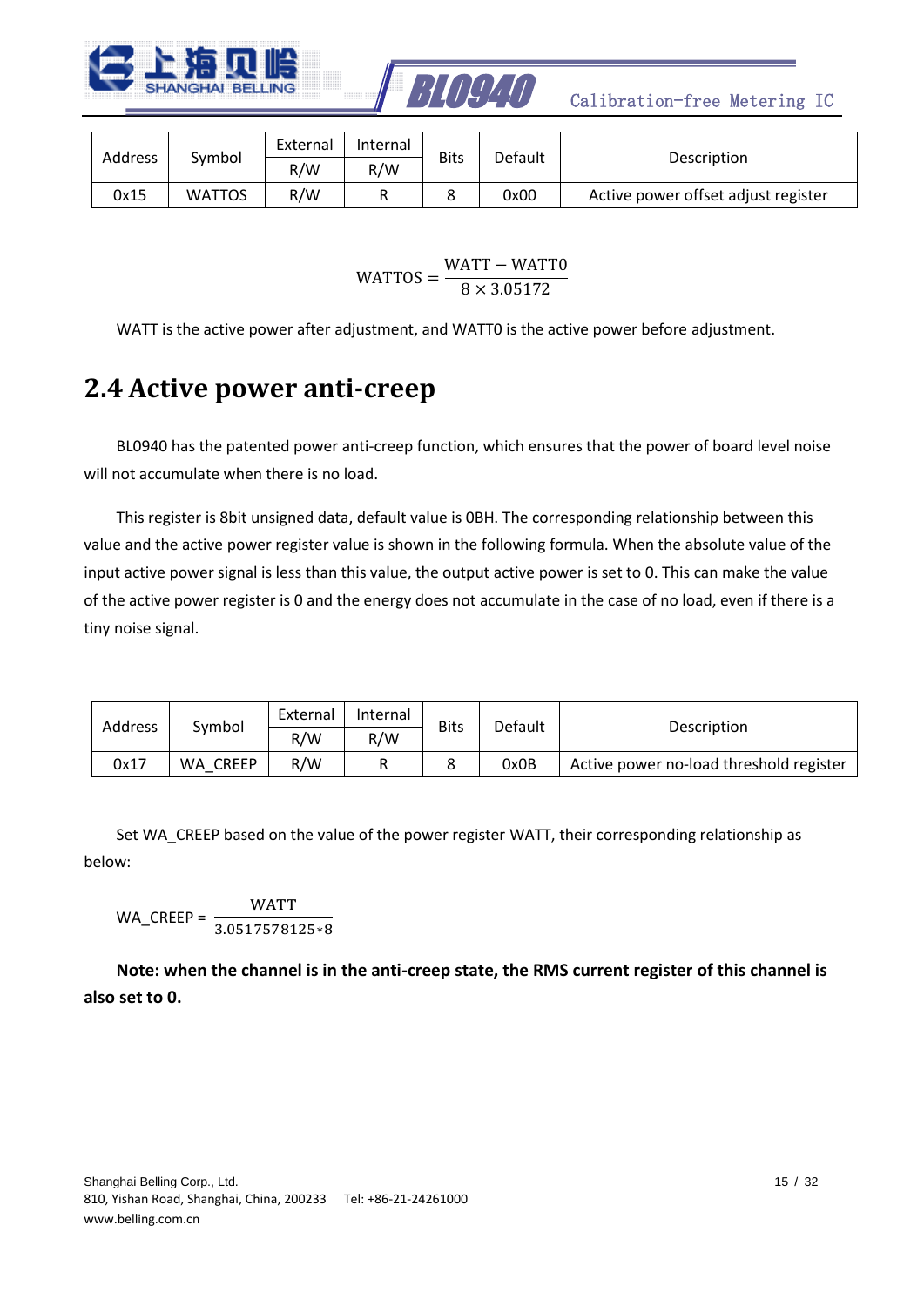

#### <span id="page-15-0"></span>**2.5 Energy Measurement**

BL0940 provides energy pulse measurement. The active instantaneous power is integrated by time to get active energy and output calibration pulse in proportion. CF\_CNT register saves the count of output energy pulse.



| υ<br>۹ |
|--------|
|--------|

|         |        | External | Internal |      |                        |                           |
|---------|--------|----------|----------|------|------------------------|---------------------------|
| Address | Symbol | R/W      | R/W      | Bits | Default<br>Description |                           |
| 0x0A    | CNT    |          | W        | 24   | 0x000000               | Active energy pulse count |

The count of active energy pulses corresponds to the consumption of electricity. The result is saved in CF\_CNT register. The count of pulses can be counted directly from the CF pin through I/O interruption. When the period of CF is less than 180ms, the pulse is 50% duty cycle. When it is greater than or equal to 180ms, the fixed pulse width of high-level is 90ms.

#### **Note: CF\_CNT is pulse algebraic sum accumulation. It means that pulse plus at positive energy and minus at negative energy.**

The cumulative time of each CF pulse:

$$
t_{\text{CF}} = \frac{1638.4 \times 256}{\text{WATT}}
$$

WATT is the corresponding active power register value (WATT).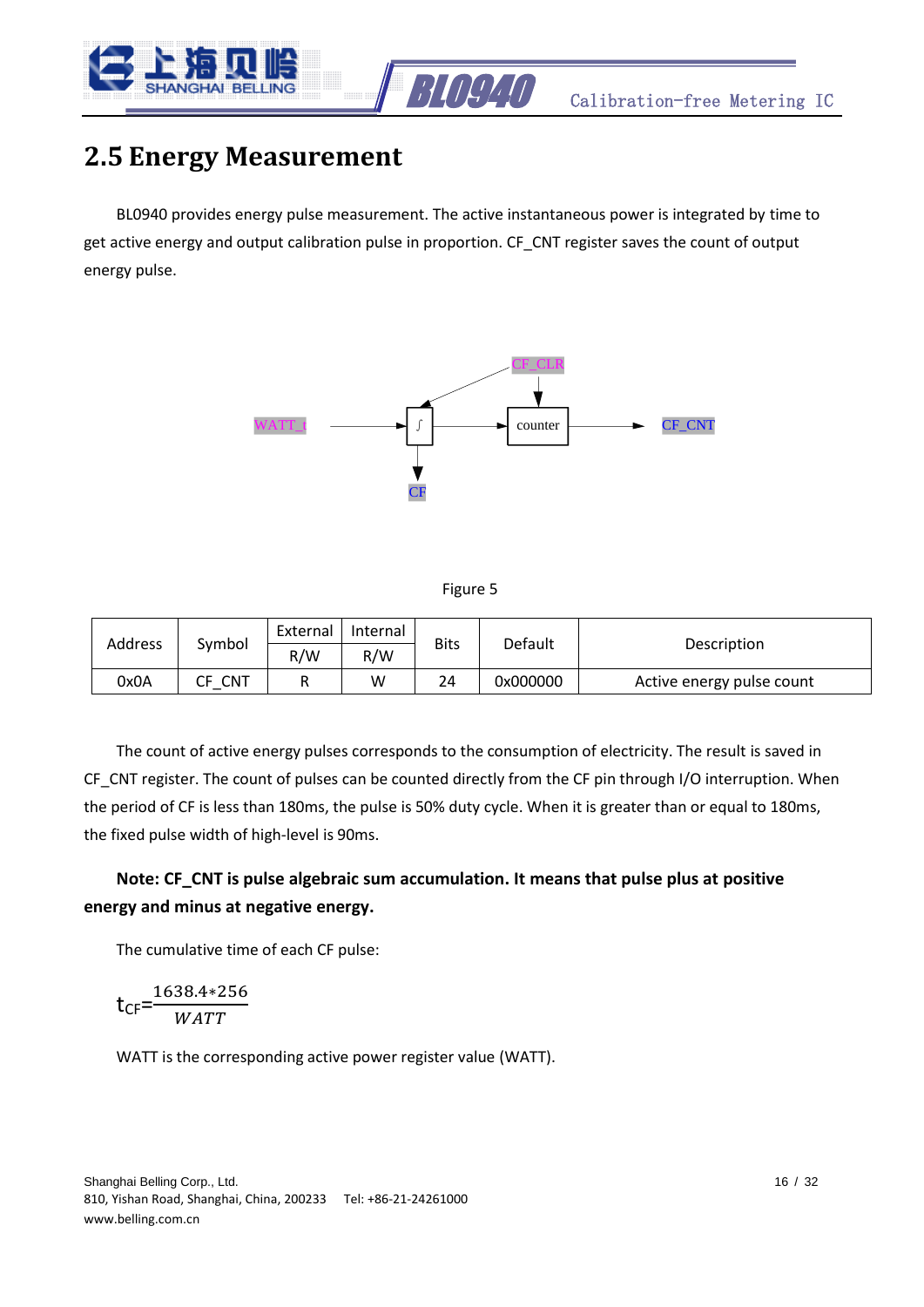

### <span id="page-16-0"></span>**2.6 Current and Voltage RMS**

The RMS of these channels is shown in the figure below. After the square circuit  $(X^2)$ , the low-pass filter (LPF\_RMS) and the ROOT circuit (ROOT), the instantaneous value RMS\_t of RMS is calculated, and then the average value of the two channels (I\_RMS, V\_RMS) is calculated.



Figure 6

|         | Internal<br>External<br>Symbol |     |     |             |                        |                                |
|---------|--------------------------------|-----|-----|-------------|------------------------|--------------------------------|
| Address |                                | R/W | R/W | <b>Bits</b> | Default<br>Description |                                |
| 0x04    | <b>RMS</b>                     |     | w   | 24          | 0x000000               | Current RMS register, unsigned |
| 0x06    | <b>RMS</b>                     |     | w   | 24          | 0x000000               | Voltage RMS register, unsigned |

| 0x18 | <b>MODE</b>    | User mode selection register |                          |         |  |  |  |
|------|----------------|------------------------------|--------------------------|---------|--|--|--|
| No.  | Symbol         | Default                      | Description              |         |  |  |  |
|      |                |                              |                          | 0:400ms |  |  |  |
| 8    | RMS UPDATE SEL | 0 <sub>b</sub> o             | RMS register update rate | 1:800ms |  |  |  |

Set MODE[8].RMS\_UPDAT\_SEL, the average refresh time of RMS can be selected as 400ms or 800ms, and the default value is 400ms. When a current channel is in anti-creep state, the RMS of the current channel is 0.

The current RMS conversion formula: 
$$
1_RMS = \frac{32}{4}
$$

$$
MS = \frac{324004 \cdot I(A)}{Vref}
$$

The voltage RMS conversion formula: V\_RMS =

 $79931*V(V)$ Vref

 $Vref$  is the reference voltage, the typical value is 1.218V.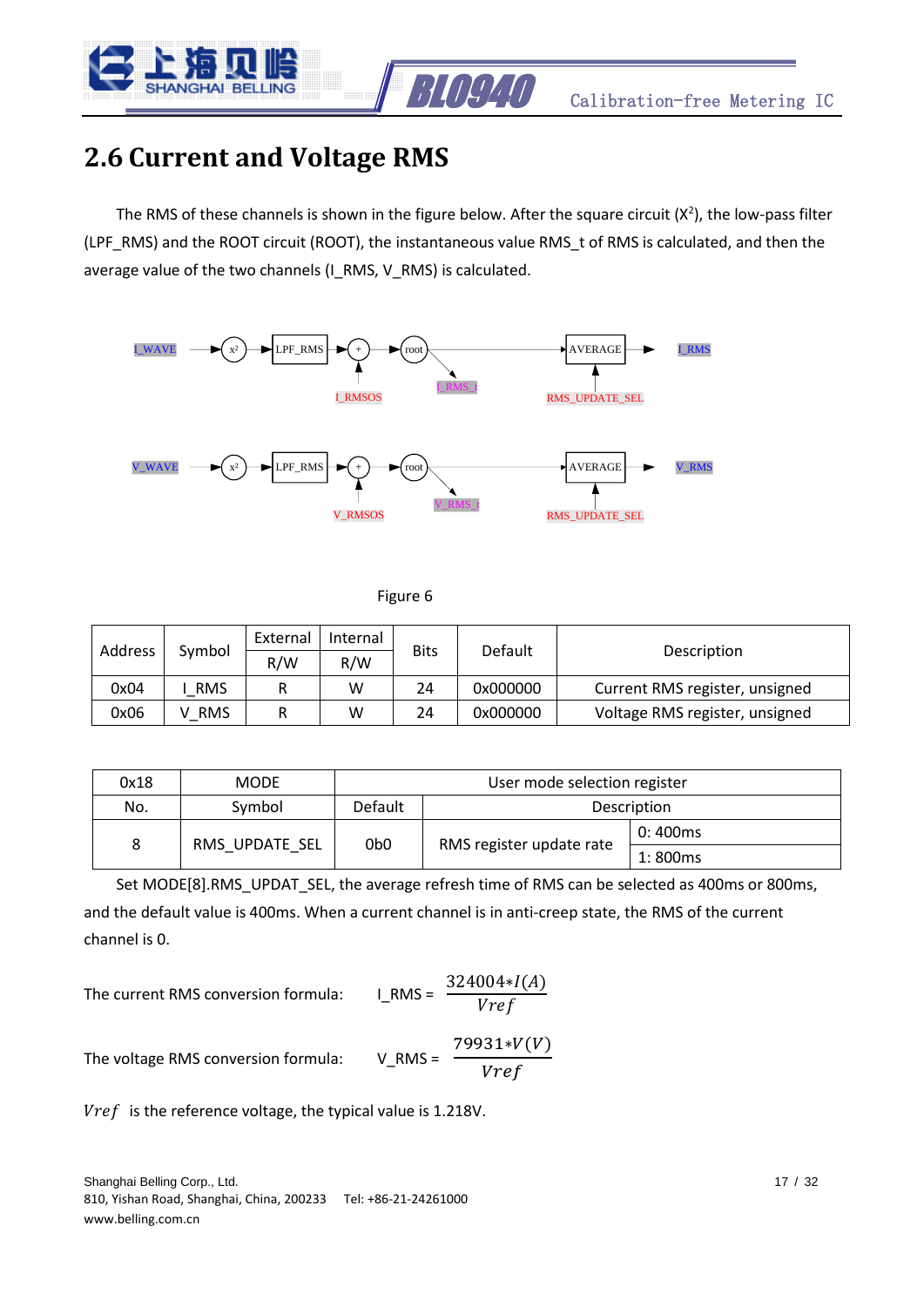

**Note: I(A) is the input signal between IP1 and IN1 pins (mV), and V(V) is the input signal of VP pins (mV).**

#### <span id="page-17-0"></span>**2.7 RMS offset calibration of current and voltage**

BL0940 has one 8-bit RMS offset register (I\_RMSOS), whose default value is 00H. It is used to calibrate the deviation in RMS with the complement form of 2.This deviation may come from the input noise. The deviation calibration can make the value in the RMS register close to 0 without load.

|                |              | External | Internal |             |                        |                                    |
|----------------|--------------|----------|----------|-------------|------------------------|------------------------------------|
| <b>Address</b> | Symbol       | R/W      | R/W      | <b>Bits</b> | Default<br>Description |                                    |
| 0x13           | <b>RMSOS</b> | R/W      |          |             | 0x00                   | Current RMS offset adjust register |

Calibration formula:  $RMSOS = \frac{RMS^2 - RMS^2}{0.2332 \times 215}$  $9.3132\times2^{15}$ 

<span id="page-17-1"></span>RMS0 is the RMS current value before correcting and RMS is the RMS current value after correcting.

#### **2.8 Over-current Detection**

BL0940 has a fast RMS register, which can detect half cycle or cycle RMS. This function can be used for over-current detection. The source of waveform L\_WAVE is shown below. The absolute value of I\_WAVE\_F accumulate by half-cycle or one cycle time, which is selected by FAST\_RMS\_CTRL[15]. The maximum response time is 40ms (50Hz) or 33mS (60Hz) by setting AC\_FREQ\_SEL.



Figure 7

| Address |        | External | Internal | <b>Bits</b> | Default | Description |
|---------|--------|----------|----------|-------------|---------|-------------|
|         | Symbol | R/W      | R/W      |             |         |             |

Shanghai Belling Corp., Ltd. 18 / 32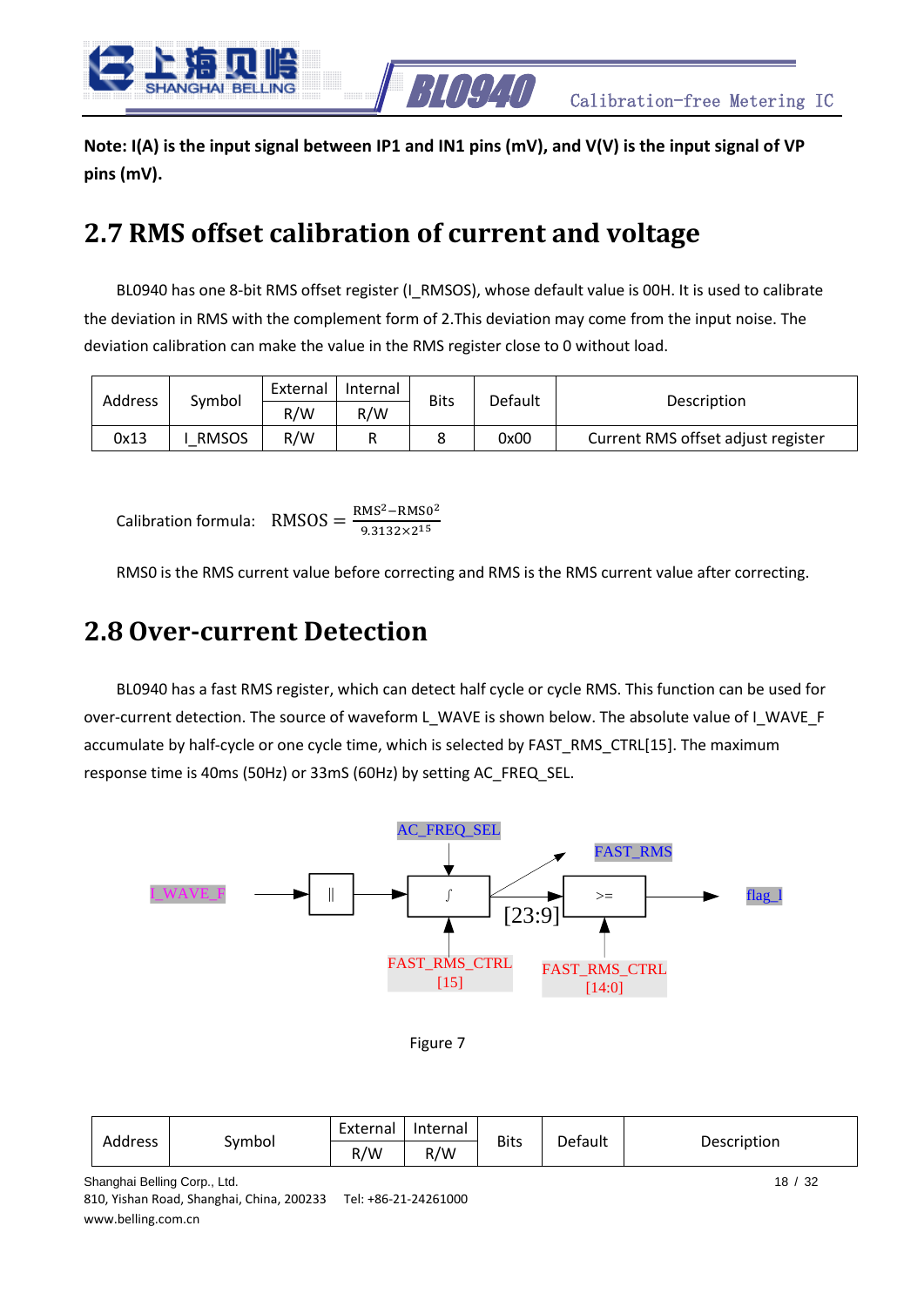



| 0x10 | RMS CTRL<br>FAST<br>– | R/W | 16 | <b>OxFFFF</b> | <b>Fast current RMS control</b> |
|------|-----------------------|-----|----|---------------|---------------------------------|
|      |                       |     |    |               | register                        |

Set the refresh time to half-cycle or cycle by IFAST\_RMS\_CTRL, and set the fast RMS threshold (overcurrent threshold).

| No.  | Symbol               | Default        | Description                |               |  |  |
|------|----------------------|----------------|----------------------------|---------------|--|--|
| 0x10 |                      |                |                            | 0: half-cycle |  |  |
|      | <b>FAST RMS CTRL</b> | <b>O</b> xFFFF | [15] Fast RMS refresh time | 1: cvcle      |  |  |
|      |                      |                | [14:0] Fast RMS threshold  |               |  |  |

| 0x18 | <b>MODE</b> | User mode selection register |                        |        |  |  |  |
|------|-------------|------------------------------|------------------------|--------|--|--|--|
| No.  | Symbol      | Default<br>Description       |                        |        |  |  |  |
|      |             | 0 <sub>b</sub> o             |                        | 0:50Hz |  |  |  |
|      | AC FREQ SEL |                              | AC frequency selection | 1:60Hz |  |  |  |

Set AC frequency by MODE[9].

| Address | Symbol                    | External | Internal | <b>Bits</b> | Default  |                         |  |
|---------|---------------------------|----------|----------|-------------|----------|-------------------------|--|
|         |                           | R/W      | R/W      |             |          | Description             |  |
| 0x00    | <b>FAST</b><br><b>RMS</b> |          | W        | 24          | 0x000000 | <b>Fast current RMS</b> |  |

This register is updated according to one cycle or half-cycle. Bit[23:9] compare with the over-current threshold FAST\_RMS\_CTRL [14:0]. If the value is greater than or equal to the threshold, CF pin outputs highlevel.

over-current alarm output indicator pin is CF, set MODE[12]=1 and TPS\_CTRL[14]=1 before use it.

| 0x18 | <b>MODE</b>                        | User mode selection register |                    |             |                                                   |  |
|------|------------------------------------|------------------------------|--------------------|-------------|---------------------------------------------------|--|
| No.  | Symbol                             | Default                      |                    | Description |                                                   |  |
|      |                                    |                              | CF output function |             | 0: energy pulse, enable by MODE[11]<br>configured |  |
|      | 12<br>CF UNABLE<br>0 <sub>b0</sub> |                              | selection          |             | 1: alarm, enable by TPS CTRL[14]<br>configured    |  |
| 0x1B | TPS CTRL                           |                              |                    |             | Temperature mode control register                 |  |
| No.  | Symbol                             | Default                      |                    |             | Description                                       |  |
|      |                                    |                              | Alarm              |             | 0: Temperature alarm on                           |  |
| 14   | ALERT CTRL                         | 0 <sub>b0</sub>              | selection          |             | 1: over-current alarm on                          |  |

The response time ofover-current is up to 2 cycles or 2 half-cycles because the fast RMS values are updated by cycle or half-cycle.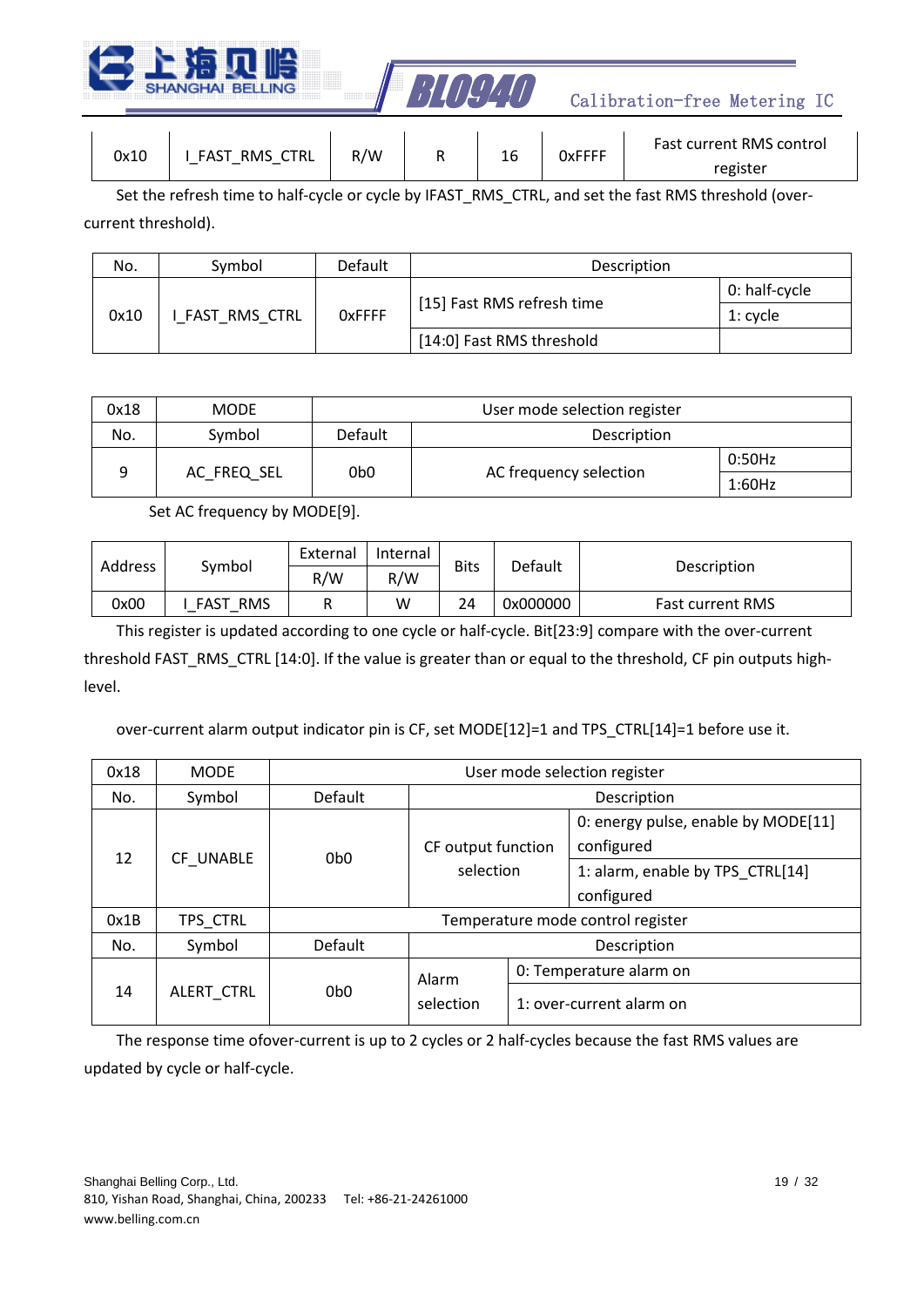

#### <span id="page-19-0"></span>**2.9 Phase Angle Calculation**

BL0940 has phase angle measurement function. The reactive quadrant can be indicated by the angle of current and voltage respectively by calculating the positive zero-crossing time difference between current and voltage. It is updated to the register CORNER when the current is positive zero crossing.





|         |               | External | Internal | <b>Bits</b> |         | Description                          |  |
|---------|---------------|----------|----------|-------------|---------|--------------------------------------|--|
| Address | Symbol        | R/W      | R/W      |             | Default |                                      |  |
| 0x0C    | <b>CORNER</b> |          | w        | 16          | 0x0000  | Current voltage waveform phase angle |  |
|         |               |          |          |             |         | register                             |  |



Figure 9

Phase Angle conversion formula:  $2 * pi * CORNER * \frac{f_c}{f_0}$ 

The unit is radian.

 $f_c$  is the frequency of the AC signal source, the default value is 50Hz.  $f_0$  is the sampling frequency, the

#### typical value is 1MHz.

Shanghai Belling Corp., Ltd. 20 / 32 810, Yishan Road, Shanghai, China, 200233 Tel: +86-21-24261000 www.belling.com.cn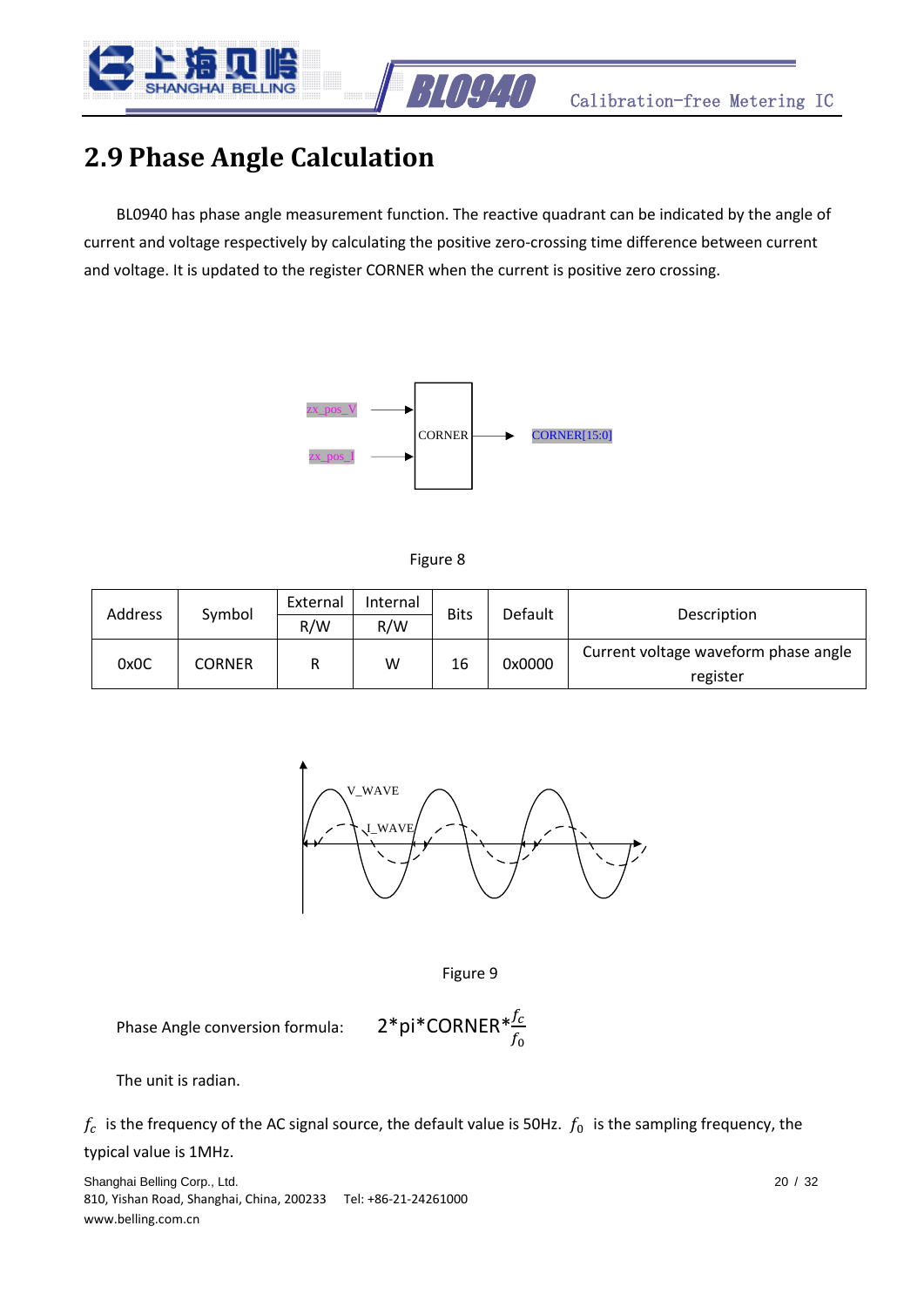



#### <span id="page-20-0"></span>**2.10 Zero Crossing Detection**

BL0940 has the voltage zero-crossing detection function, and the zero-crossing signal is directly output by pin ZX. When ZX=0, it indicates the positive half cycle of the waveform, and when ZX=1, it indicates the negative half cycle of the waveform. The delay between the zero-crossing signal and the actual input signal is about 570us.



Figure 10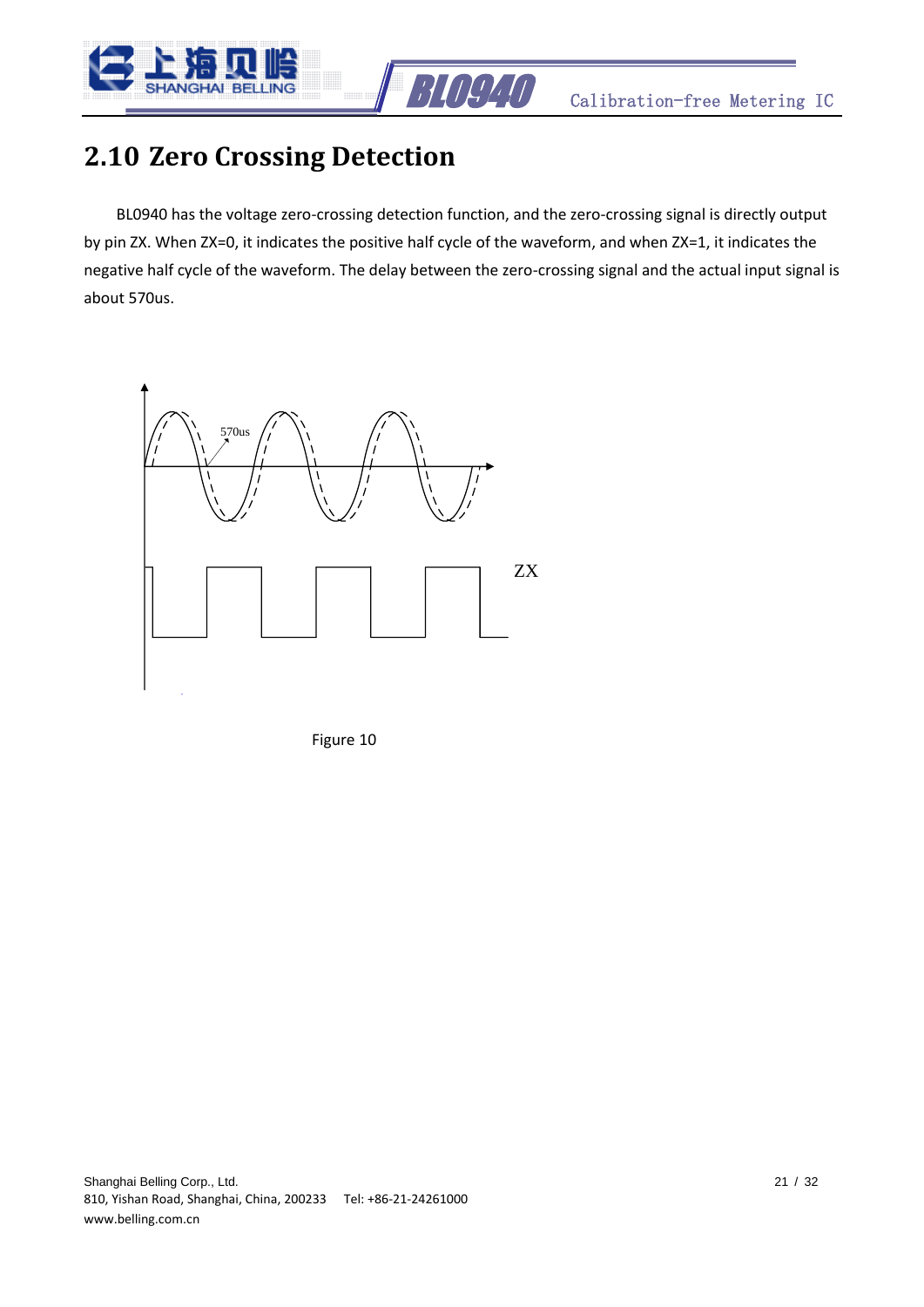

### <span id="page-21-0"></span>**2.11 Temperature Measurement**

BL0940 supports internal temperature measurement and external temperature measurement。

Turn on the alarm function, the CF pin will output high-level if the TPS2 is greater than or equal to the alarm threshold, when the temperature value is lower than the alarm value or the alarm function is turned off, the CF pin output low-level.

| 0x1B | TPS_CTRL |         | Temperature mode control register |                                       |  |  |  |
|------|----------|---------|-----------------------------------|---------------------------------------|--|--|--|
| No.  | Symbol   | Default |                                   | Description                           |  |  |  |
|      |          |         | [15] Temperature                  | $0:$ on                               |  |  |  |
|      |          |         | measurement switch                | $1:$ off                              |  |  |  |
|      |          |         | [14] Alarm selection              | 0: Temperature alarm on               |  |  |  |
|      |          |         |                                   | 1: Leakage/over-current alarm on      |  |  |  |
|      |          |         |                                   | 00: Automatic temperature measurement |  |  |  |
|      | TPS_CTRL |         | [13:12] Temperature               | 01: the same as 00                    |  |  |  |
|      |          |         | measurement selection             | 10: internal temperature measurement  |  |  |  |
| 0x1B |          | 0x07FF  |                                   | 11: external temperature measurement  |  |  |  |
|      |          |         |                                   | 00:50ms                               |  |  |  |
|      |          |         | [11:10] Temperature               | 01:100ms                              |  |  |  |
|      |          |         | measurement interval<br>selection | 10:200ms                              |  |  |  |
|      |          |         |                                   | 11:400ms                              |  |  |  |
|      |          |         | [9:0] External                    |                                       |  |  |  |
|      |          |         | temperature alarm                 |                                       |  |  |  |
|      |          |         | threshold                         |                                       |  |  |  |

First set MODE[12]=1, and then set TPS\_CTRL[14]=0, then CF pin is turned on to output external temperature alarm indicator.

| 0x18            | <b>MODE</b> | User mode selection register |                                                |                                                   |  |  |  |
|-----------------|-------------|------------------------------|------------------------------------------------|---------------------------------------------------|--|--|--|
| No.             | Symbol      | Default                      | Description                                    |                                                   |  |  |  |
| 12<br>CF UNABLE |             |                              | CF output function                             | 0: energy pulse, enable by MODE[11]<br>configured |  |  |  |
|                 | 0b0         | selection                    | 1: alarm, enable by TPS CTRL[14]<br>configured |                                                   |  |  |  |

The external and internal temperature values are saved in the TPS2 and TPS1 registers respectively.

| Address |        | External | Internal | <b>Bits</b> | Default |                                         |  |
|---------|--------|----------|----------|-------------|---------|-----------------------------------------|--|
|         | Symbol | R/W      | R/W      |             |         | Description                             |  |
| 0x0E    | TPS1   |          | w        | 10          | 0x0000  | Internal temperature register, unsigned |  |
| 0x0F    | TPS2   |          | w        | 10          | 0x0000  | External temperature register, unsigned |  |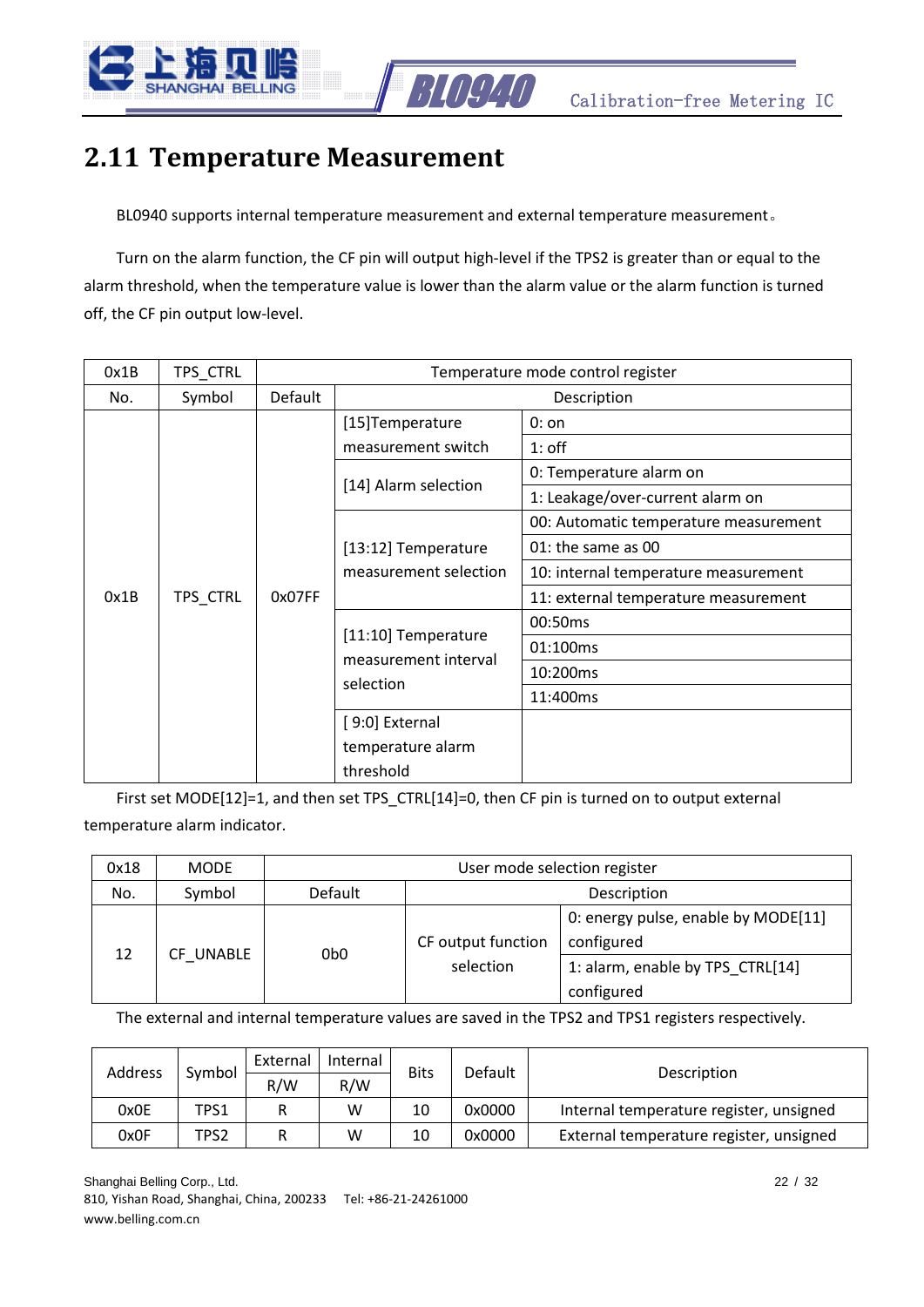



Internal temperature measurement formula:

#### Tx=(170/448)(TB/2-32)-45

TB is the value in TPS1.

The external temperature is measured by SAR ADC. The maximum input signal of the VT pin is VDD/2 (V), full scale is 1024.

| Address | Symbol | External | Internal |             | Default | Description                        |  |
|---------|--------|----------|----------|-------------|---------|------------------------------------|--|
|         |        | R/W      | R/W      | <b>Bits</b> |         |                                    |  |
| 0x1C    | TPS2 A | R/W      | R        |             |         | External temperature sensor gain   |  |
|         |        |          |          | 0x00<br>8   |         | coefficient correction register    |  |
|         |        |          | R        | 8           | 0x00    | External temperature sensor offset |  |
| 0x1D    | TPS2 B | R/W      |          |             |         | coefficient correction register    |  |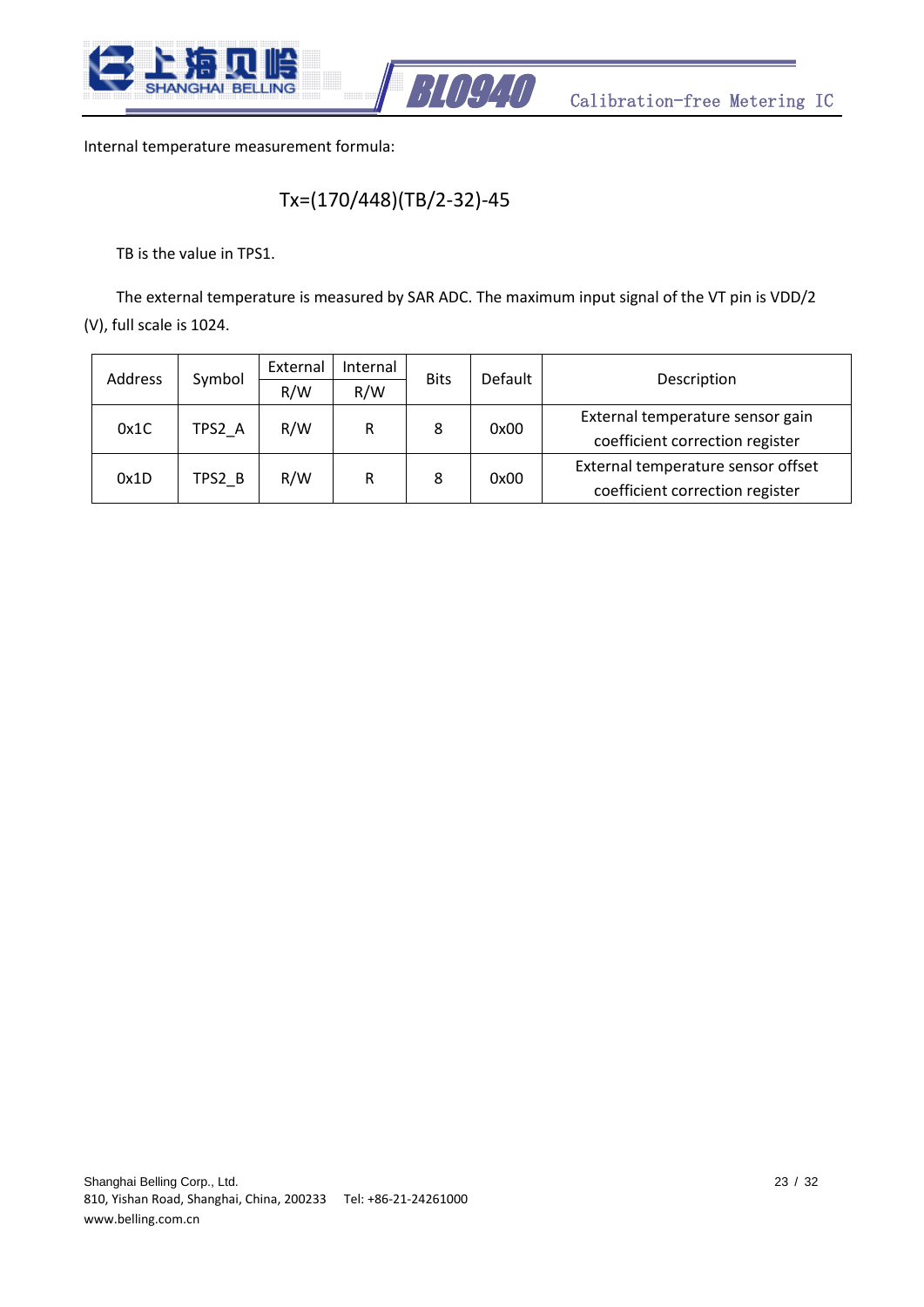



# <span id="page-23-0"></span>**3 3 Communication Interface**

Register data are sent as 3 bytes (24bit). The data is fixed 3 bytes, if valid data bytes are less than 3 bytes, invalid bits are filled with 0.

#### <span id="page-23-1"></span>**3.1 SPI**

- Select by pin SEL, multiplex with UART
- ⚫ Slave mode
- ⚫ Half-duplex communication, the communication rate can be configured, the maximum communication rate is 900khz
- ⚫ 8-bit data transmission, MSB first, LSB last
- Clock polarity / phase (CPOL =  $0$ , CPHA =  $1$ )

#### <span id="page-23-2"></span>**3.1.1 Operation Mode**

The master device works in mode1: CPOL = 0, CPHA = 1. In idle state, SCLK is at low-level. Data is received on the falling edge and data is sent on the rising edge.



Figure 11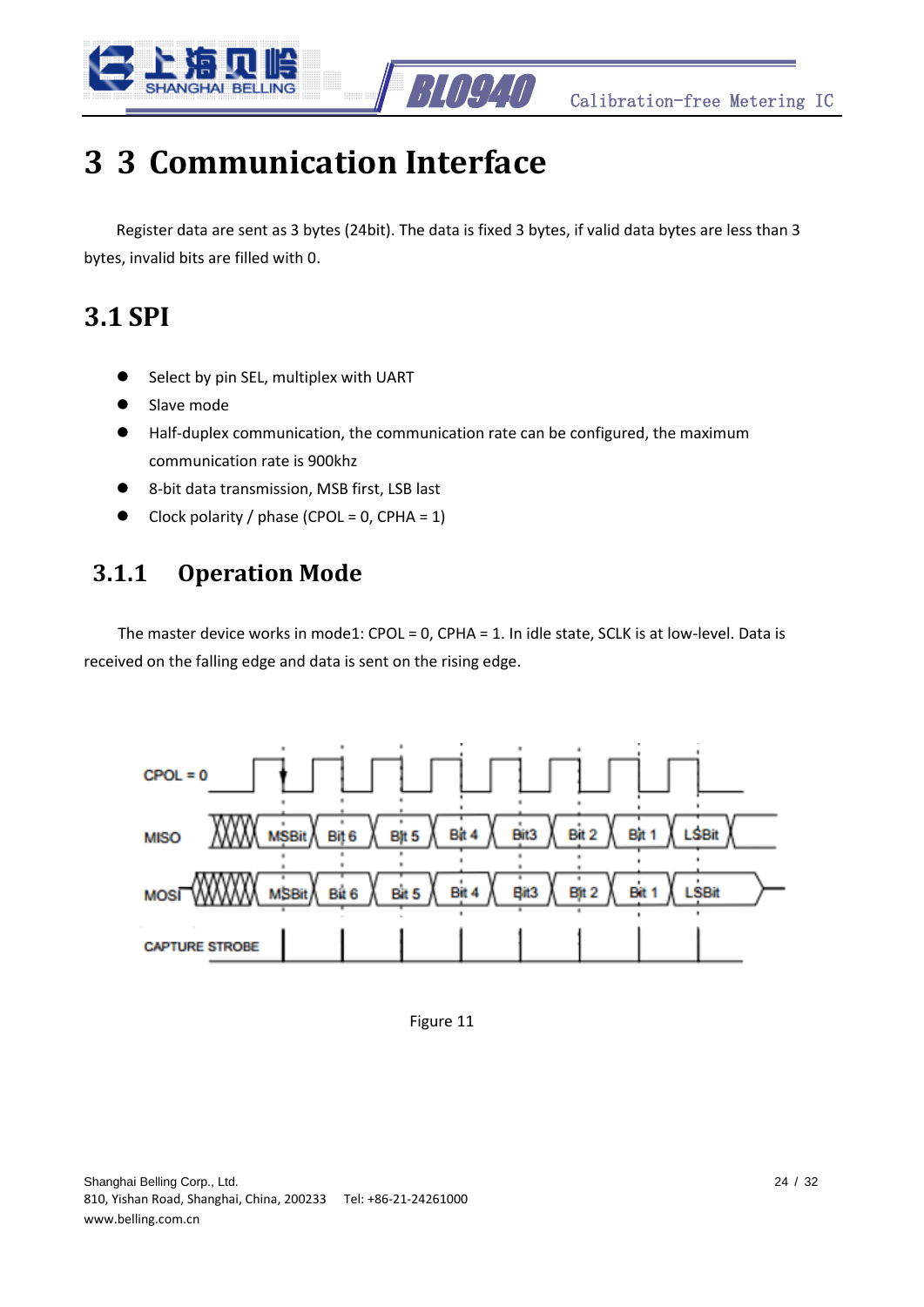

#### <span id="page-24-0"></span>**3.1.2 Frame Structure**

In SPI communication mode, MCU send 8-bit identification byte (0x58) or (0xA8). (0x58) is the read operation identification byte and (0xA8) is the write operation identification byte. Then send the address byte of the register will be accessed (refer to BL0940 register list). The below figure shows the data transfer sequence for read and write operations respectively. After one frame of data is transmitted, BL0940 reenters the communication mode. The number of SCLK pulses required for each reading and writing operation is 48 bits.

There are two types of frame structures, which are explained as follows:

1) Write operation frame



The checksum byte is ((0xA8 + ADDR + DATA\_H + DATA\_M + DATA\_L) & 0xFF) and then bitwise inverted.

#### 2) Read operation frame



The checksum byte is ((0x58 + ADDR + DATA\_H + DATA\_M+ DATA\_L) & 0xFF) and then bitwise inverted.

**Note: The data is fixed 3 bytes, high byte first, low byte last, if valid data bytes are less than 3 bytes, invalid bits are filled with 0.**

#### <span id="page-24-1"></span>**3.1.3 Write Operation Timing**

The serial write timing is performed as follows. The frame identification byte {0xA8} indicates that the data communication operation is data writing, and ADDR is the address of the target register. The MCU need make the data ready before the lower edge of SCLK, and shift the data at the lower edge of this clock. All remaining bits of the data are also shifted left on the lower edge of this SCLK (Figure 12).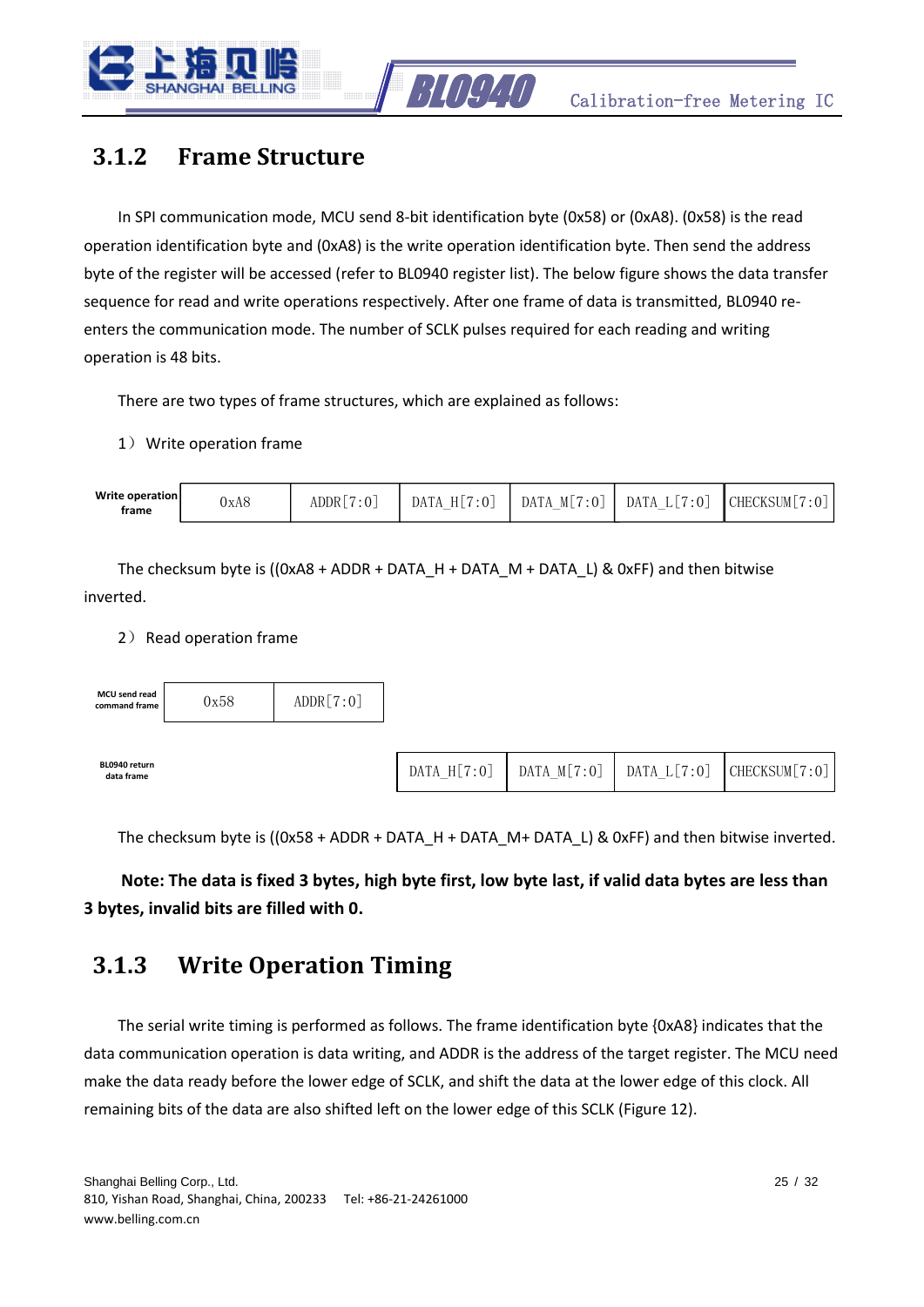|             | <b>BELLING</b><br><b>SHANGHAL</b><br>:::::::: :::: | <i>RIELI</i> I |                 | Calibration-free Metering IC |  |
|-------------|----------------------------------------------------|----------------|-----------------|------------------------------|--|
| <b>SCLK</b> |                                                    |                |                 |                              |  |
| SDI         |                                                    | ADDR[7:0]      | DATA_H, ML[7:0] | CHECKSUM [7:0]               |  |
| <b>SDO</b>  |                                                    |                |                 |                              |  |



#### <span id="page-25-0"></span>**3.1.4 Read Operation Timing**

During the data read operation, BL0940 shifts the corresponding data to the SDO pin on the rising edge of SCLK. SDO keeps unchanged during SCLK =1. MCU can sample SDO value before the next falling edge. MCU must send a read command frame first before read operation.





When BL0940 is in communication mode, the frame identification byte {0x58} indicates that the data communication operation is data reading. The next byte ADDR is the address of the target register. After receiving the register address, BL0940 starts to shift out the data in the register on the rising edge of SCLK (Figure 13). All remaining bits of the register data are shifted out on subsequent rising SCLK edges.

On the falling edge of SCLK, an external device can sample the output data of the SPI. Once the read operation is completed, SPI re-enters the communication mode. SDO enters a high-impedance state on the falling edge of the last SCLK signal.

#### <span id="page-25-1"></span>**3.1.5 Fault-tolerant mechanism of SPI interface**

SPI supports soft reset function, reset SPI interface individually by sending 6bytes of 0xFF.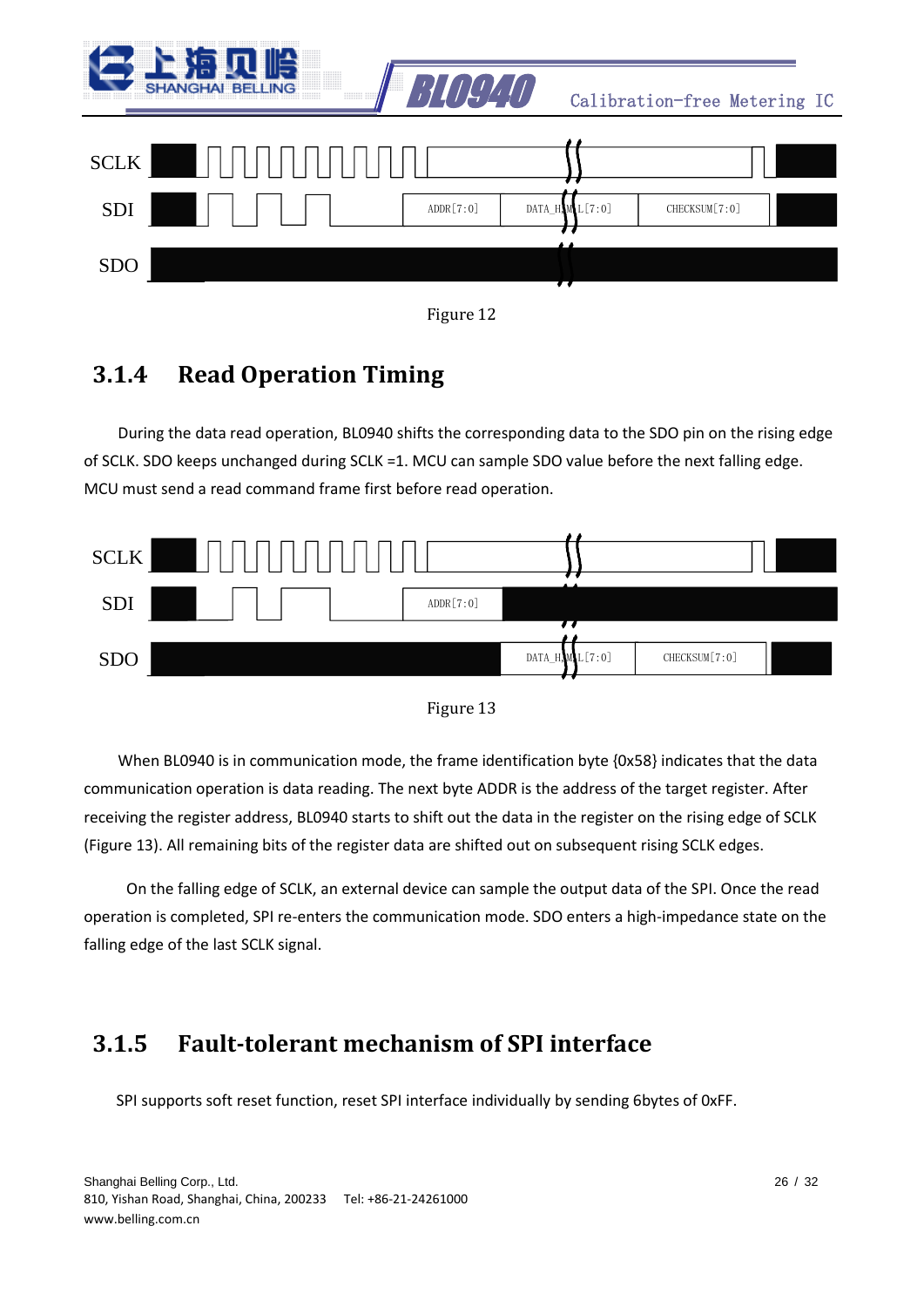



#### <span id="page-26-0"></span>**3.2 UART**

#### <span id="page-26-1"></span>**3.2.1 Description**

BL0940 supports UART communication. The UART interface only requires two low speed optocouplers to achieve isolated communication.

Baud rate: 4800bps Check bits: None Data bits: 8 Stop bits: 1.5

Slave mode, half-duplex communication

#### <span id="page-26-2"></span>**3.2.2 Byte Formation**



| Start bit low duration:  | t1=208us        |
|--------------------------|-----------------|
| Valid data bit duration: | t2=208*8=1664us |
| Stop bit high duration:  | t3=208us+104us  |

#### <span id="page-26-3"></span>**3.2.3 Write Timing**

The timing of writing data is shown below. MCU first sends the command byte (0xA8) and the address of the target register (ADDR), and then sends data bytes in sequence. Low byte is first and high byte is next, if the valid data byte is less than 3 bytes, the invalid bits shall be filled with 0. Finally sends the checksum byte.



(0xA8) is the frame identification byte for the write operation. ADDR is the internal target register in BL0940 corresponding to the write operation.

The checksum byte is (((0xA8)+ADDR+Data\_L+Data\_M+Data\_H)& 0xFF) and then bitwise inverted.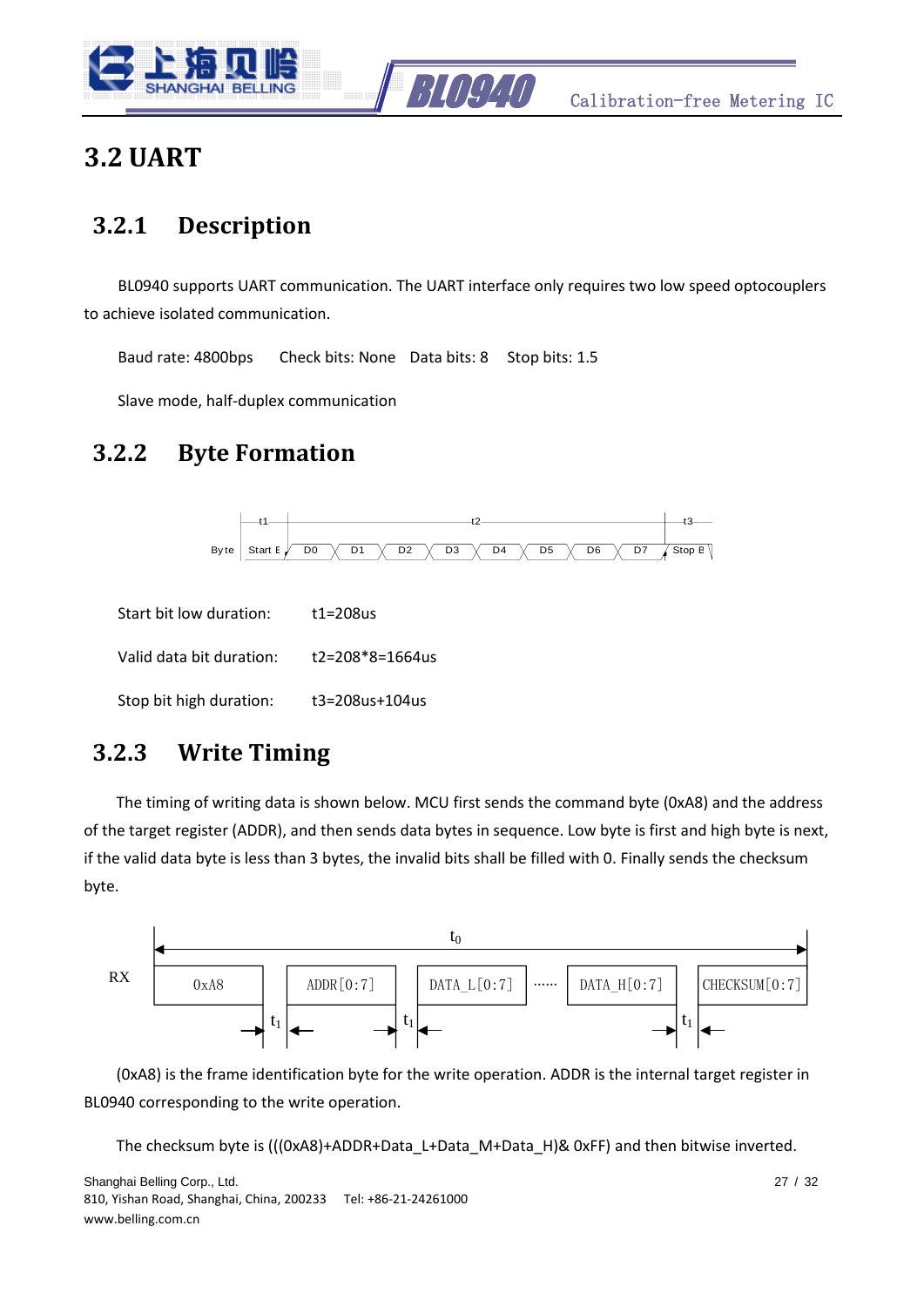

#### <span id="page-27-0"></span>**3.2.4 Read Timing**

The timing of reading data is shown below. MCU first sends the command byte (0x58) and the address of the target register (ADDR), and then BL0940 sends data bytes in sequence. Low byte is first and high byte is next, if the valid data byte is less than 3 bytes, the invalid bits shall be filled with 0. Finally sends the checksum byte.



(0x58) is the frame identification byte for the read operation. ADDR is the internal target register in BL0940 corresponding to the read operation.

The checksum byte is (((0x58)+ADDR+Data\_L+Data\_M+Data\_H)& 0xFF) and then bitwise inverted.

Timing Description

|    | Description                                                                                               | Min | Type | Max | Unit |
|----|-----------------------------------------------------------------------------------------------------------|-----|------|-----|------|
| t1 | Interval between MCU sending bytes                                                                        | 0   |      | 20  | mS   |
| t2 | Interval between the end of MCU sending register address and BL0940<br>sending byte during read operation |     | 72   |     | uS   |
| t3 | Frame interval                                                                                            | 0.5 |      |     | uS   |
| t4 | Interval between BL0940 sending bytes                                                                     |     | 116  |     | uS   |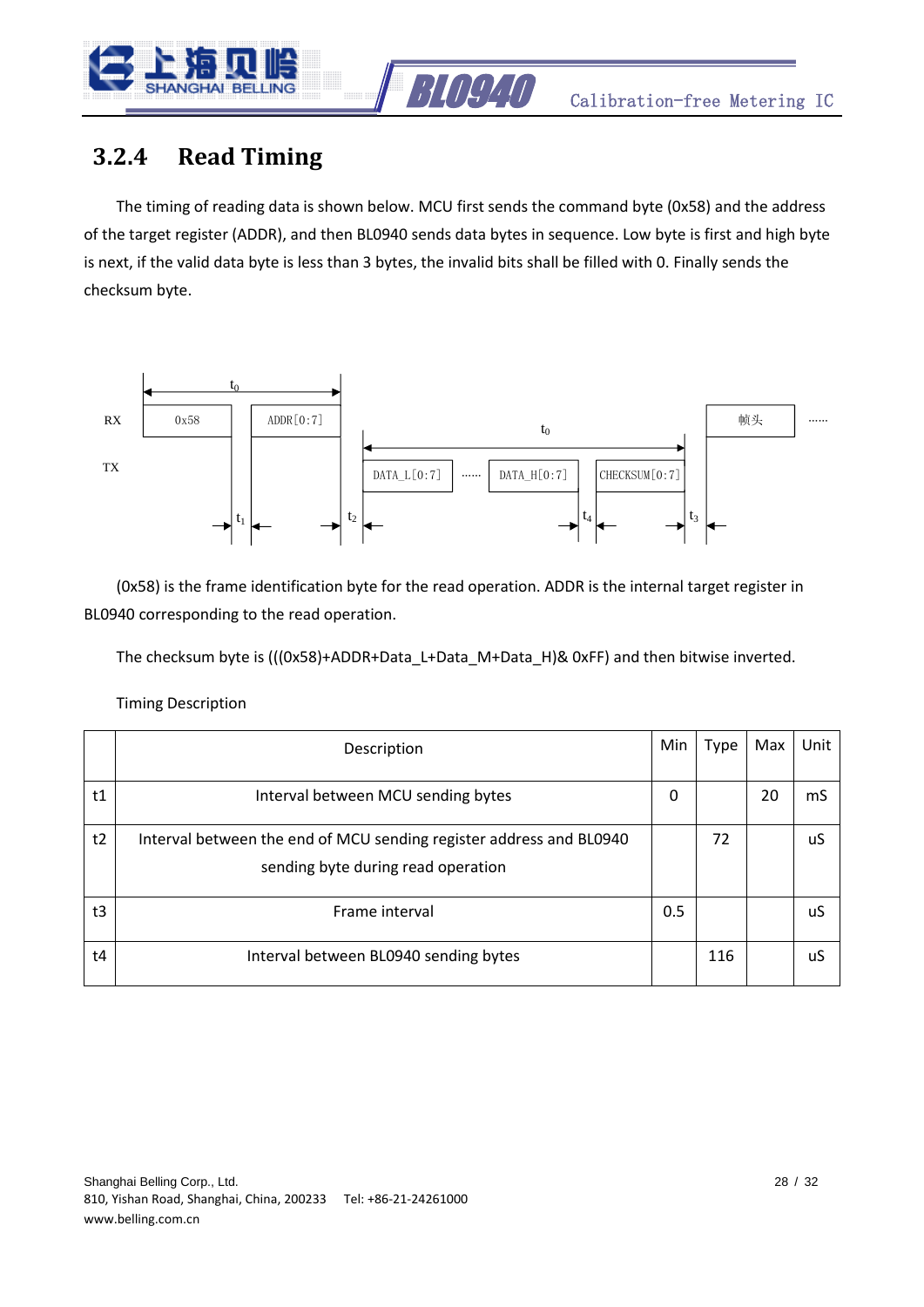

#### <span id="page-28-0"></span>**3.2.5 Packet sending mode**

After received the command "(0x58) + 0xAA", BL0940 will return a full electrical parameter data packet. The returned data packet has a total of 35 bytes, and takes 77ms.

The detailed format is: Frame head(1byte)-> I\_FAST\_RMS(3byte)-> I\_RMS(3byte)-> reserved(3byte)-> V\_RMS(3byte)-> reserved (3byte)-> WATT(3byte)-> reserved (3byte)-> CF\_CNT(3byte)-> reserved (3byte)-> TPS1(2byte TPS1 + 1byte 0)-> TPS2(2byte TPS2 + 1byte 0)-> CHECKSUM(1byte)

| Name        | No.            | Value             | Name     | No. | Value    |
|-------------|----------------|-------------------|----------|-----|----------|
| Frame head  | 0              | Head (0x58)       |          | 19  | reserved |
|             | $\mathbf 1$    | I FAST RMS I      | reserved | 20  | reserved |
| I_FAST_RMS  | $\overline{2}$ | I_FAST_RMS_m      |          | 21  | reserved |
|             | 3              | I_FAST_RMS_h      |          | 22  | CF CNT I |
|             | 4              | I RMS I           | CF CNT   | 23  | CF CNT m |
| I RMS       | 5              | I_RMS_m           |          | 24  | CF_CNT_h |
|             | 6              | I RMS h           |          | 25  | reserved |
|             | 7              | reserved          | reserved | 26  | reserved |
| reserved    | 8              | reserved          |          | 27  | reserved |
|             | 9              | reserved          |          | 28  | TPS1     |
|             | 10             | V RMS I           | TPS1     | 29  | TPS1 m   |
| V RMS       | 11             | V RMS m           |          | 30  | 0x00     |
|             | 12             | V RMS h           |          | 31  | $TPS2_l$ |
|             | 13             | reserved          | TPS2     | 32  | TPS2 m   |
| reserved    | 14             | reserved          |          | 33  | 0x00     |
|             | 15             | reserved          | Checksum | 34  | checksum |
|             | 16             | WATT I            |          |     |          |
| <b>WATT</b> | 17             | WATT <sub>m</sub> |          |     |          |
|             | 18             | WATT h            |          |     |          |

Full electrical parameter data packet format:

checksum=(( $(0x58) + 0x55 + 0$ ata1\_l + data1\_m + data1\_h +.......)& 0xff)and then bitwise inverted.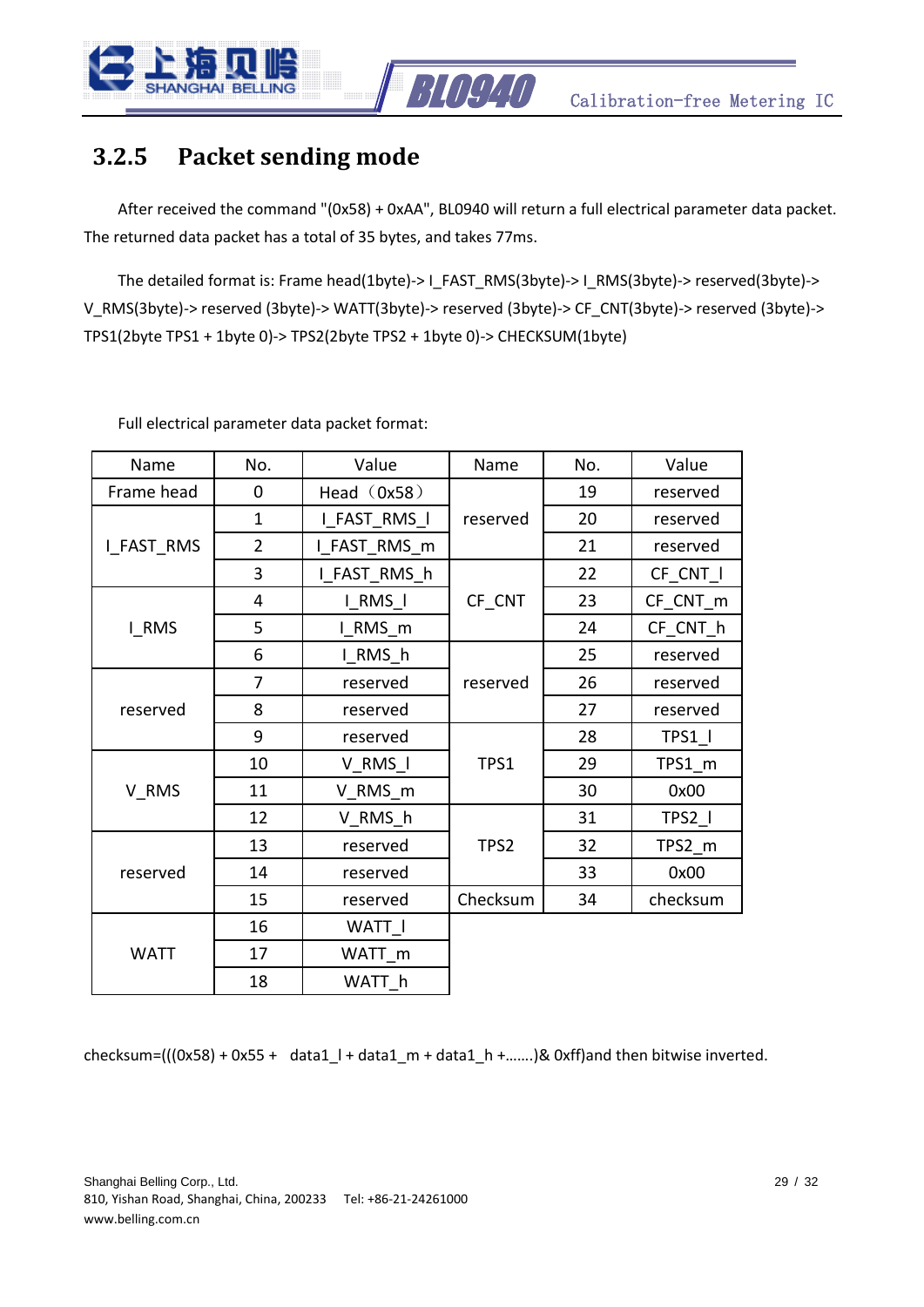

#### <span id="page-29-0"></span>**3.2.6 Protection mechanism of UART interface**

UART communication has a timeout protection mechanism. If the interval between bytes exceeds 18.5ms, the UART interface will automatically reset.

If the frame identification byte is incorrect or the checksum byte is incorrect, the frame data will be discarded.

UART module reset: The RX pin is pulled high after the low-level exceeds 6.65mS, and the UART module will be reset.

# <span id="page-29-1"></span>**4 Order Information**

BL0940-TSSOP14L

## <span id="page-29-2"></span>**5 Package**

| Moisture sensitivity level: | MSL 3         |
|-----------------------------|---------------|
| Quality guarantee period:   | 2 years       |
| Package:                    | <b>Taping</b> |
| Smallest packaging:         | 3000          |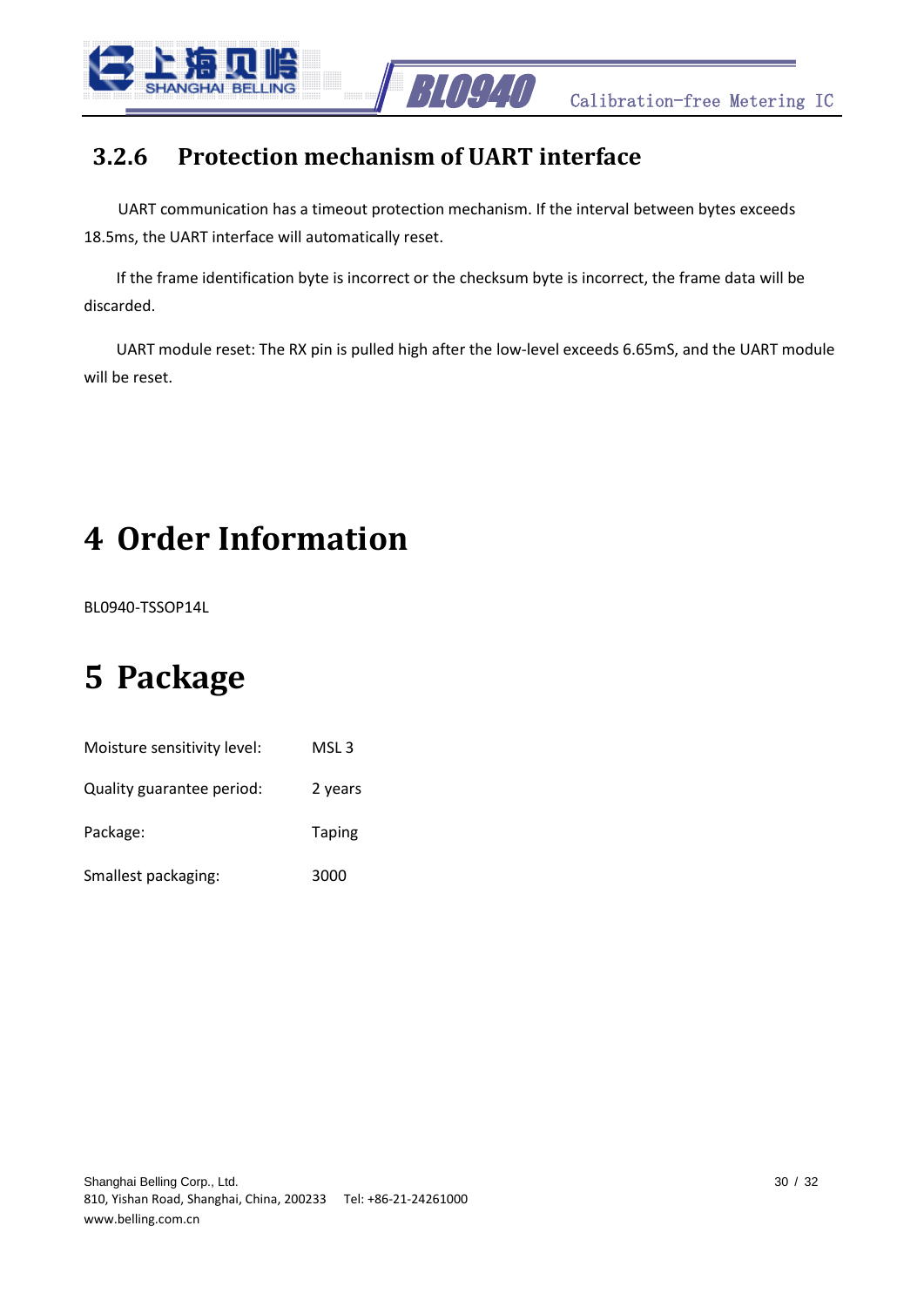







| <b>SYMBOL</b>  | <b>MILLIMETER</b> |                          |            |
|----------------|-------------------|--------------------------|------------|
|                | <b>MIN</b>        | <b>NOM</b>               | <b>MAX</b> |
| A              |                   |                          | 1.20       |
| A1             | 0.05              |                          | 0.15       |
| A2             | 0.90              | 1.00                     | 1.05       |
| A <sub>3</sub> | 0.39              | 0.44                     | 0.49       |
| $\mathbf b$    | 0.20              |                          | 0.28       |
| b1             | 0.19              | 0.22                     | 0.25       |
| $\mathbf{c}$   | 0.13              | $\overline{\phantom{a}}$ | 0.17       |
| c1             | 0.12              | 0.13                     | 0.14       |
| D              | 4.90              | 5.00                     | 5.10       |
| EI             | 4.30              | 4.40                     | 4.50       |
| E              | 6.20              | 6.40                     | 6.60       |
| e              | 0.65BSC           |                          |            |
| L              | 0.45              | 0.60                     | 0.75       |
| L1             | 1.00BSC           |                          |            |
| $\theta$       | $\mathbf{0}$      |                          | $8^\circ$  |





Shanghai Belling Corp., Ltd. 32 810, Yishan Road, Shanghai, China, 200233 Tel: +86-21-24261000 www.belling.com.cn